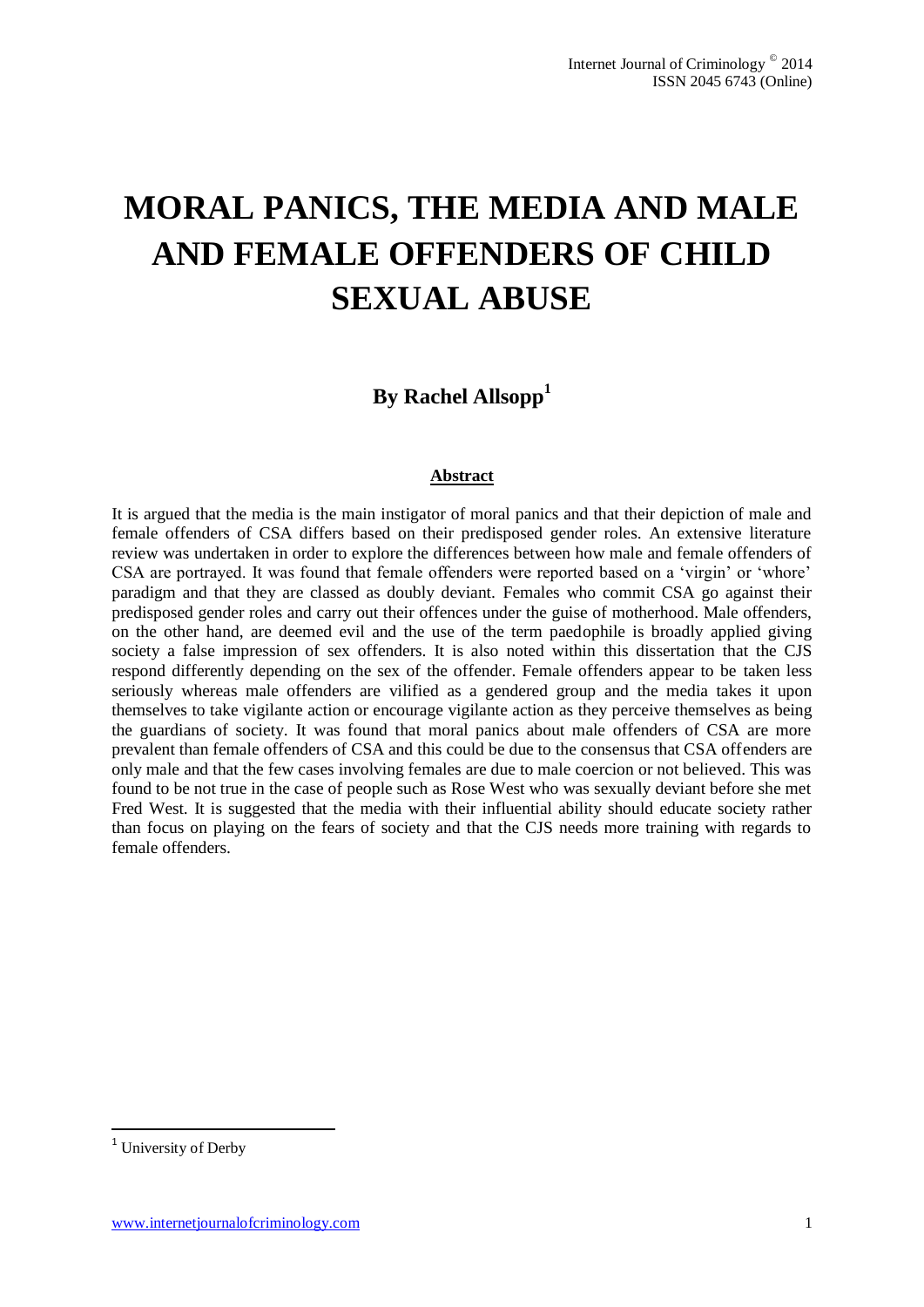# **Table of Contents**

| <b>Title of Chapter</b>                                                       | Page No. |
|-------------------------------------------------------------------------------|----------|
| Introduction                                                                  | 3        |
| Chapter One – Moral Panics and Child Sexual Abuse                             | 5        |
| Chapter Two - Media Representations of Female Offenders of Child Sexual Abuse | 9        |
| Chapter Three – Media Representations of Male Offenders of Child Sexual Abuse | 13       |
| Conclusion                                                                    | 17       |
| References                                                                    | 19       |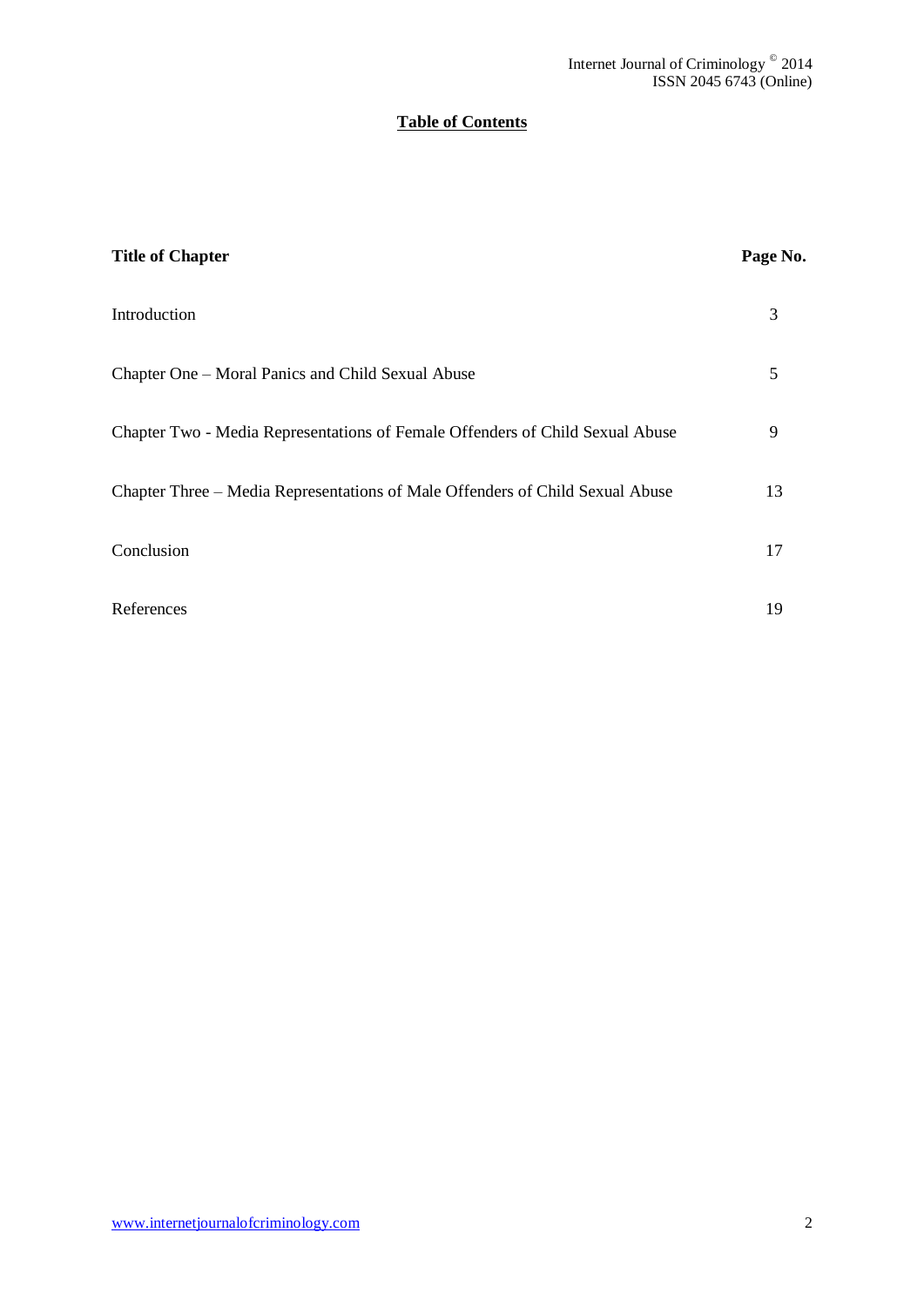## **INTRODUCTION**

This dissertation will explore how the media creates moral panics surrounding child sex offenders focusing on how they depicts males and females who commit child sexual abuse (CSA) differently through headlines. It will also explore how the Criminal Justice System (CJS) has responded to the moral panics that have been created through media influence. The purpose of this dissertation is to examine the assumption that the media is responsible for creating moral panics by the way they report the news and headlines they produce. The belief held by the writer is that the media exaggerates certain stories by sensationalising facts on particular topics (Kitzinger, 2004). Ost (2009) has stated that child abuse experts note that the media sensationalises coverage regarding paedophilia but this can become counter-productive. The newspapers use headlines such as "Our girl was groomed by net predators and raped" (Allen, 2012) and through such statements causes moral panics. My belief is firmly with Cohen's (1972) (as cited in Marsh and Melville, 2011) work as he emphasises how the media influences public perception about certain groups of people and creates a sense of moral panic about their behaviour. As this is a feminist piece of research I acknowledge the need to state my standing and bias on this topic. Stanley and Wise (1993) suggest all feminist research starts from a personal point and that the research should be subjective, rather than objective. Gordon (1988) (as cited in Angelides, 2004) argues that without feminist research CSA and the arguments and evidence for it would disempower children. This suggests that if the research is carried out in an objective, 'traditional', hygienic manner children's experiences would not be heard and therefore developments in how to prevent and assist these children back to a more stable lifestyle would not benefit them. Feminists challenged the notion that children were somehow complicit in CSA and disputed claims that the children 'asked for it' or were seductive towards the adult (Angelides, 2004). Feminist research aims to use 'the personal' as a starting point for research, and to bring the researchers own personal experience into the research itself to create a more truthful and richer version of the experiences of women, men and children. As stated by O'Neill (1996) the importance of feminist research is on the participant's description, feelings and meanings of the situation being discussed. Stanley and Wise (1993) argue that the experiences and consciousness of the researcher should be an integral part of the research process. They argue that objectivity in 'traditional' research is just a way for men to term their own subjectivity that they bring to research (Rich, 1979) (as cited in Stanley and Wise, 1993). Stanley and Wise (1993) argue that to leave the self behind is to not carry out the research successfully as it is not possible to exclude personhood from research. Following on from this, therefore, I recognise that my own beliefs and values will influence this dissertation. I wanted to explore the media and CSA as I believe that the media can help to protect our children and raise awareness rather than sensationalising stories to sell papers as Ost (2009) suggests.

This dissertation therefore suggests that when dealing with CSA the gender of the offender influences how the media portrays them in the news. CSA can question the very role of masculinity specifically within the family institution (Thompson, 1998). A prime example of this can be seen in research by Hodgetts and Rua (2008) who focused specifically on a news report about a man who was asked to move seats on a plane as he was not allowed to sit next to a child. The media coverage was intense and Hodgetts and Rua (2008) found the participants used this report as a reference when discussing the barrier that has been placed between male interactions with children. I argue that words used in the media when describing male offenders of CSA are distinctly different to those used when discussing women. Words such as "monster" and "evil sexual predator" are used when describing males (Clifton, 1995) (as cited in Wilczynski, 1998). Female offenders, however, are viewed as going against nature (Bexson, 2011) and doubly deviant (Smith and Wincup, 2009). Bexson (2011) also suggests that due to this notion of predisposed gender roles, women are supposed to be nurturing and caring towards children, this could be one of the main reasons for society's extreme emotional reaction to women who commit CSA. In the case of Mary Kay, who became pregnant by her fourteen year old student, she was depicted in the media as "wife and mother of four children" (Gehring, 2007) suggesting that she abandoned these roles that society believes she should enact (Bexson, 2011). It would appear that media take a patriarchal stance in that women who commit these crimes are going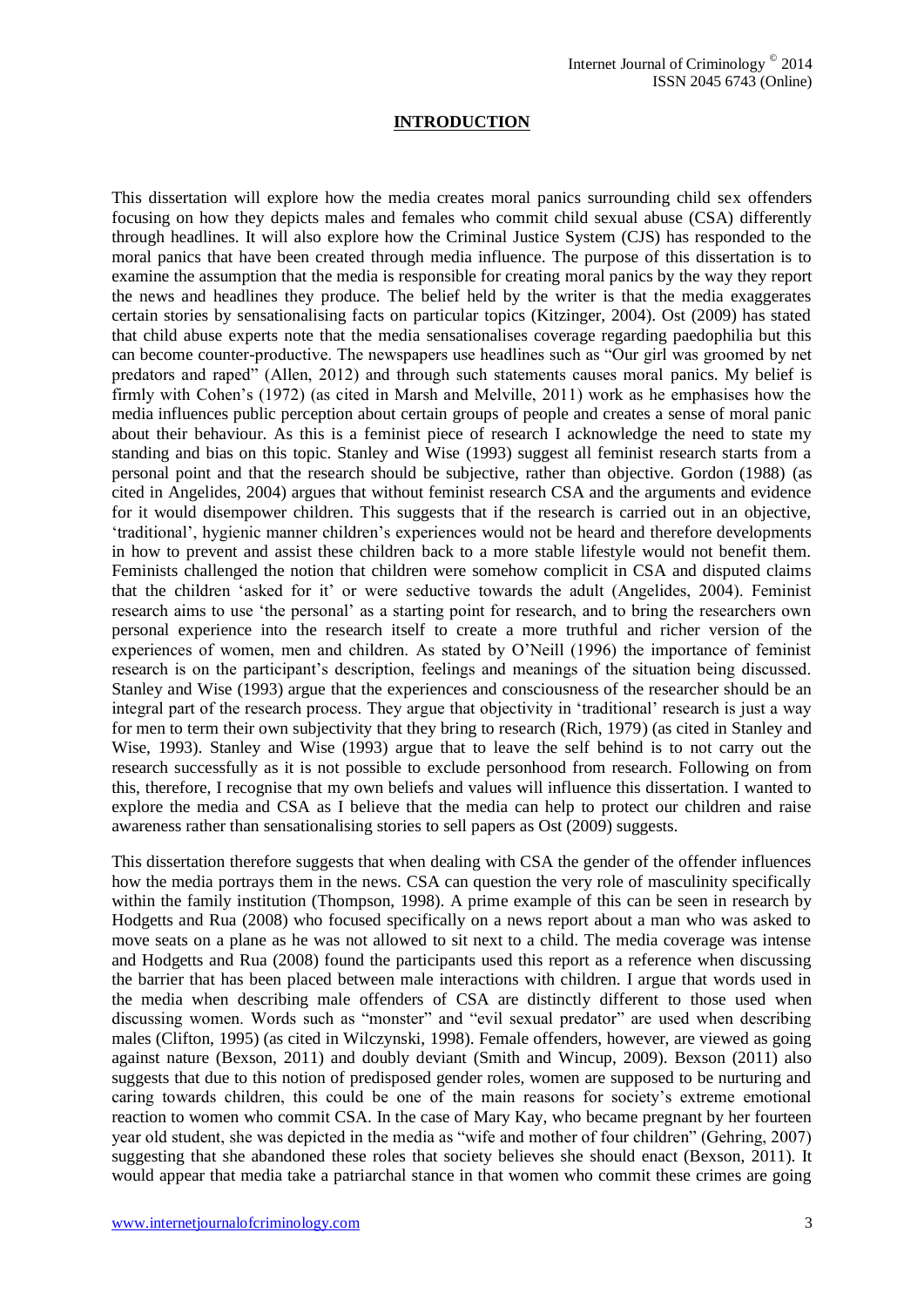against nature, whereas men, who could also be fathers, sons and brothers, are viewed as evil, however, no mention is made about males going against nature.

CSA came into the media forefront and became a major topic of public discourse in the mid-1980s. In 1980, *The Times* and the *Sunday Times* only produced five articles on this topic, however three years later there were 66 articles and by 1987 there was around 413 articles in these two papers alone (Kitzinger, 1996) (as cited in Kitzinger, 2004). Although the media can be accused of causing moral panics and sensationalising stories they forced child abuse into the public view. The media helped to confront the issue of sexual abuse and gave parents of victim's guidance on how to deal with the situation as it arose. The media also helped with the naming of CSA as before people let it happen as they didn't know what to call it (Kitzinger, 2004). The recognition that the media gave CSA allowed the victims to make sense of what had happened to them. As Kitzinger (2001) (as cited in Kitzinger, 2004) argues the media brought sexual abuse into the public sphere and encouraged discourse on this matter. The public and private spheres were no longer dichotomised when it came to sexual abuse. Constructionists, as will be argued in chapter one, believe that social problems are constructed by the human mind (Spector and Kitsuse, 1984) (as cited in Goode and Ben-Yehuda, 1994). This can be related to the media providing a name for CSA therefore creating a 'folk devil' of the people who commit these offences. The media uses templates to focus on specific news reports to link other news reports to the template, for example the allegations of CSA in Orkney were repeatedly linked to the allegations of CSA in Cleveland. However, here the media focuses in on social workers being the villains rather than trying to create discourse on the issue of CSA itself (Kitzinger, 2000) (as cited in Kitzinger, 2004). Through actions of the media a moral panic was created about social workers which relates to Wilkins (1964) (as cited in Silverman and Wilson, 2002) theory mentioned in the first chapter that the media amplifies a certain group of people.

In the first chapter I will discuss Cohen's (1972) (as cited in Marsh and Melville, 2011) theory on moral panics and how he viewed the media as the main culprit for them. I will then lead into the next chapter which will discuss how female offenders of CSA are portrayed in the media and the reasoning's behind this linking in with Cohen's moral panic theory. In the third chapter I will discuss how male offenders of CSA are portrayed in the media, again drawing on Cohen's theories of moral panics but also noting the distinction in language used between reports on male and female offenders. The final chapter, my conclusion, will bring the chapters together, pointing out the main findings of my research together with recommendations for the future and further research.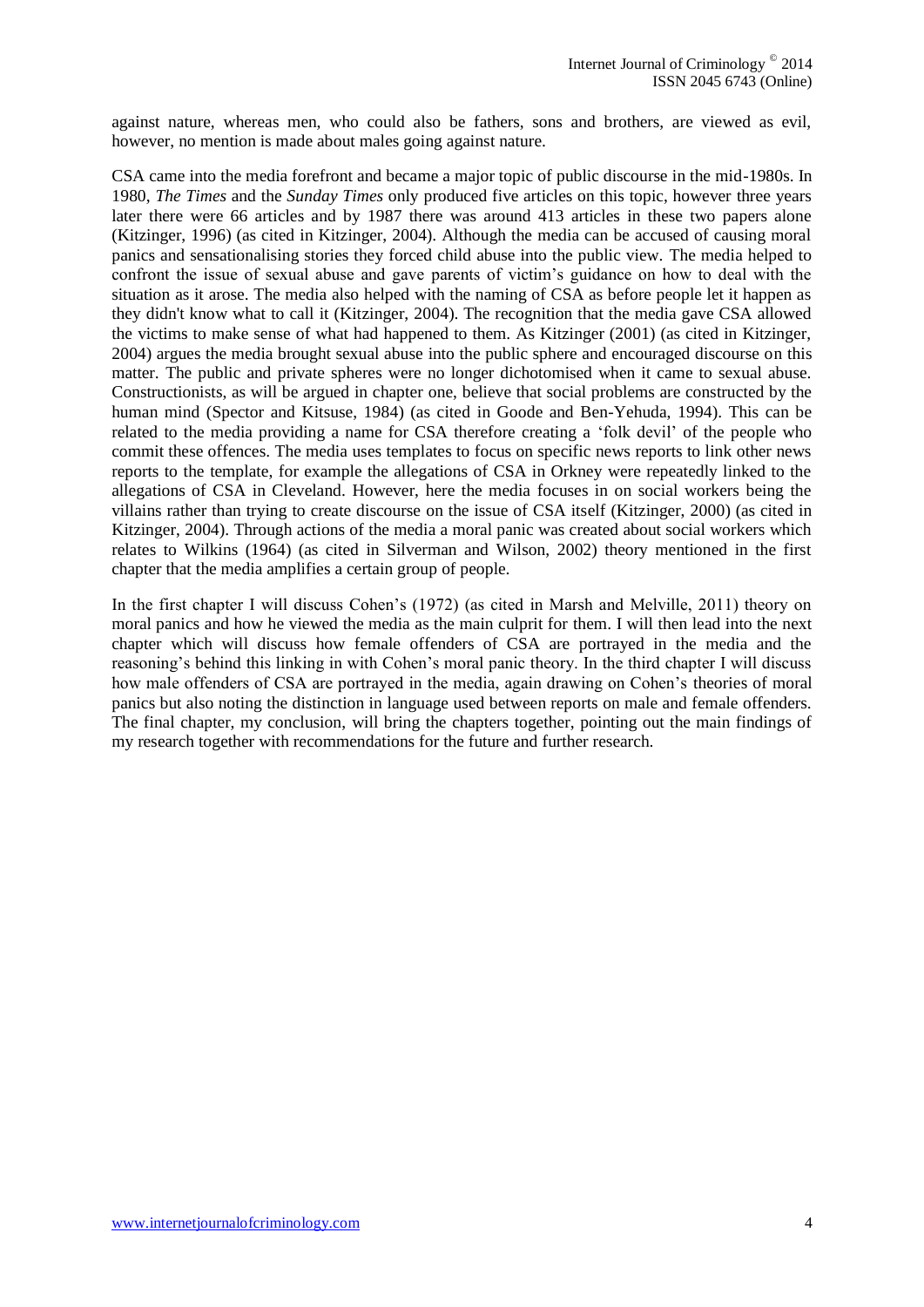## **CHAPTER ONE**

#### **Moral Panics and Child Sexual Abuse**

This chapter will explore the creation of moral panics, focusing on the media and how they have influenced the moral panics surrounding CSA. It will specifically look at Stanley Cohen's work and the critiques surrounding his theory on moral panic. It will draw attention to CSA, the moral panics surrounding CSA together with the role the media play. Cohen (1972) (as cited in Marshall and Melville, 2011) first introduced the notion of moral panics through his research on 'Mods and Rockers'. He concentrated on how media sensationalised events and made a country go into a state of panic about the moral fabric of society being destroyed due to the behaviour of 'Mods and Rockers'.

Cohen (1973) described moral panic as being a period of time when society is subjected to a threat from a particular person or group of people that will threaten societal values. Cohen (1972) (as cited in Marsh and Melville, 2011) emphasised that the object of panic is either quite novel or has been around in existence for a long time previous to the spotlight being placed on them. Goode and Ben-Yehuda (1994) suggest that there are five crucial factors that make up moral panic: an increased level of concern about a type of behaviour; an increased hostility towards the individual or group participating in the behaviour; a consensus across the board that this behaviour poses a threat; the threat the behaviour represents is disproportionate to the threat the behaviour actually poses; and the panic begins and ends quite suddenly. However, some moral panics are long lasting and can cause change to legislation, new policies or a change in the way society perceives itself (Cohen, 1972) (as cited in Marsh and Melville, 2011). Therefore to argue that volatility is a crucial factor to moral panics would appear to come under some scrutiny. Cohen does emphasis that moral panics don't exist all the time and that after a period of time the person or group carrying out the behaviour disappears from public consciousness (Cohen, 1972) (as cited in Marsh and Melville, 2011). Thompson (1998) (as cited in Ost, 2009) placed an emphasis on two of these factors; increased concern and hostility, and believes most theorists consider these to be the most essential factors when a moral panic occurs. Cohen (1972) (as cited in March and Melville, 2011) concentrated on the labelling of deviant behaviour and particularly focused in on how the media played a large role in establishing the labels. It was emphasised that once someone broke the rules they were labelled under a certain deviant group and therefore anything they did after that would be interpreted through that label (Cohen, 1972) (as cited in Marsh and Melville, 2011). Wilkins (1964) (as cited in Silverman and Wilson, 2002) calls this media attention on certain groups 'deviant amplification' whereby society decides to outlaw a certain group of people and then marginalises them from the rest of society.

Marsh and Melville (2011) suggest that the reaction to deviance by the public is vital in understanding the way in which they receive the information regarding the behaviour and the nature of that information. Marsh and Melville (2011) suggest the media is the main culprit in delivering the information and that they have the ability to play on the concerns of the public. The media can amplify certain types of deviant behaviour due to their reaction portrayed in the news or other television programs. This in turn can force the highlighted deviant group to continue and develop the deviant behaviour (Marsh and Melville, 2011). It causes the group to create their own norms and values which further isolates them from society (Silverman and Wilson, 2002). In Cohen's work he states that the media are for the most part the reason behind many generalised beliefs which spread and grow throughout society (Marsh and Melville, 2011). Cohen (1972) (as cited in Marsh and Melville, 2011) suggests that the media plays three roles in establishing a moral panic. Firstly they set the agenda by selecting deviant or socially problematic incidences and then filter them to select the events that are newsworthy and would most probably cause moral panic. Secondly, they transmit images using pictures and language that will either evoke moral panic or make the topic less important and then transmit the claims made by claim-makers and moral entrepreneurs available to a wider audience. Finally, they break the silence and make a claim whether it is in *The Guardian* suggesting corrupt Members of Parliament or *The Derby Telegraph* 'Pervert emailed vile images of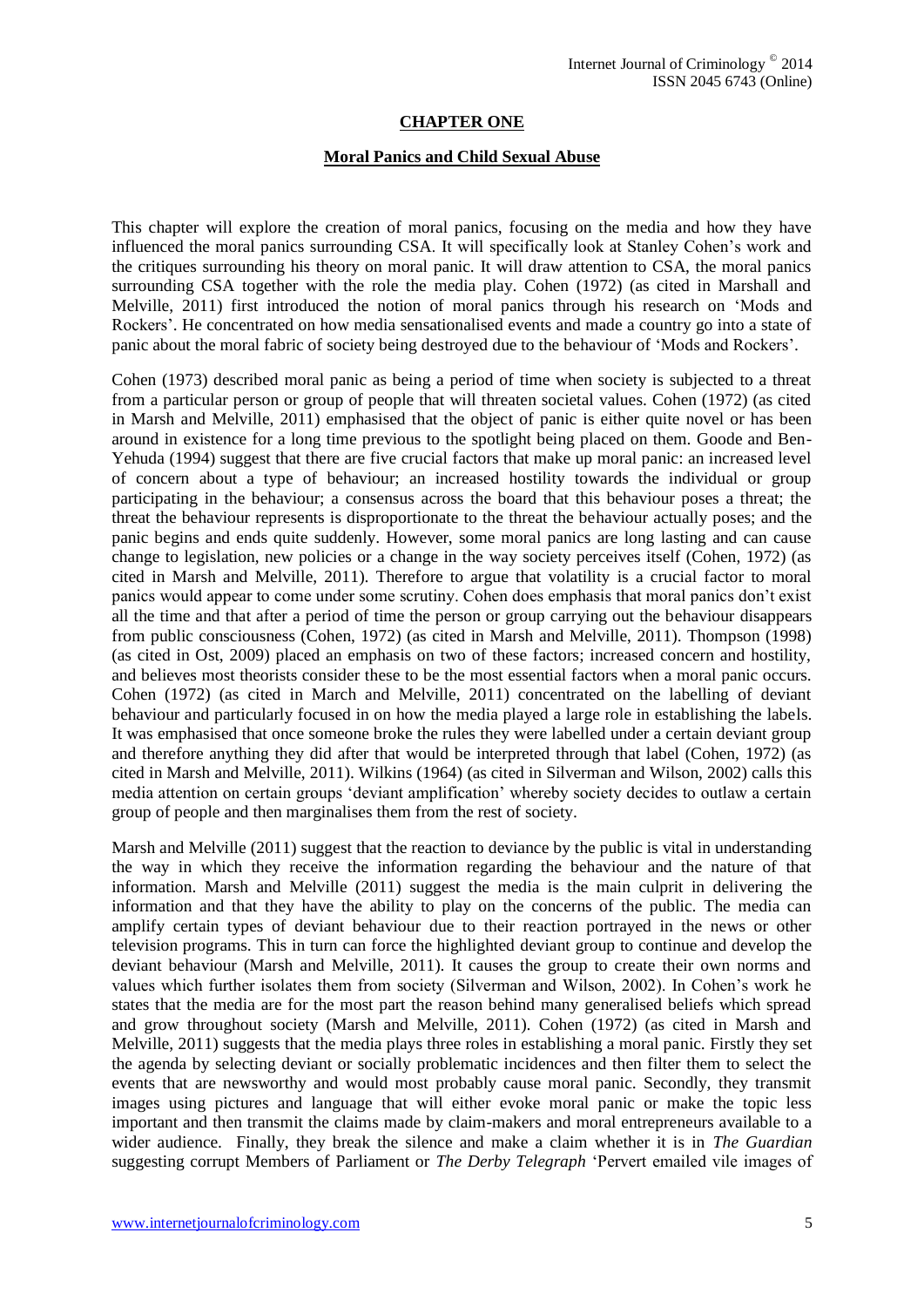children to other paedophiles' (Walsh, 2012). It was argued by Altheide (2009) that the news is delivered in a certain way to shape the audiences responses to what is being reported.

Burns and Crawford's (1999) study regarding school shootings and the media took on board Goode and Ben-Yehuda's (1994) approach to moral panics which was similar in approach to Cohen's moral panic theory with regards to what is required for moral panics to occur. Goode and Ben-Yehuda (1994) condensed their moral panic theory into three stages, similar to Cohen. These stages were; behaviour that is problematic and causes concern throughout society and hostility; society believes this behaviour is harmful; and the interpretation and reaction to such behaviour is disproportionate to the behaviour itself. When reviewing Cohen's (1972) (as cited in March and Melville, 2011) model together with Goode and Ben-Yehuda's (1994) they appear similar in thought, the only difference being Cohen concentrates on media and Goode and Ben-Yehuda focus more on society. It is emphasised in Burns and Crawford (1999) when examining the points set out above that consensus is an important concept. Whether this is on a small or large scale there has to be a consensus between people in society on a minimal level at least that these evildoers are a real and immediate threat to the moral fabric of society (Burns and Crawford, 1999). Burns and Crawford (1999) also point out that a key defining concept of moral panics is the 'folk devil' or 'evildoer' is identified and the action taken in response to their behaviour has to be scientifically defensible i.e. there has to be proof that there is a reason for their actions and proof that the behaviour is taking place.

Hall, Critcher, Jefferson, Clarke and Roberts (1978) argued that when there was a moral panic regarding the rise in muggings this was only to create a diversion from the crisis in British Capitalism. However, Waddington (1986) (as cited in Goode and Ben-Yehuda, 2009) argued against this as figures showed that there was a rise in street crime and therefore Goode and Ben-Yehuda (2009) point out that Hall *et al's* (1978) argument denying the existence of moral panics makes their argument weak. Waddington (1986) (as cited in Goode and Ben-Yehuda, 2009) likens this attitude to a burning fire in a house, people in the house may panic but this does not imply that the house will not burn down or that there is no threat. Waddington (1986) (as cited in Goode and Ben-Yehuda, 2009 ) makes the connection that moral panics are not always without substance which leads back to Burns and Crawford's (1999) argument that actions must be scientifically defensible. Jewkes (2004) also raises some concerns with regards to Cohen's (1972) theory on moral panic. Jewkes (2005) argues that the features of what makes a moral panic are not clearly defined raising issue with the timescale Cohen puts on moral panics. Jewkes (2004) points out if society is in a state of moral panic with regards to juveniles then this is not short lived as it is an issue which has been on-going for hundreds of years. Jewkes (2004) makes the valid point that moral panics make it clear where the boundaries of acceptable and unacceptable behaviours lies in society, yet it does not address the reason why these 'folk devils' or evildoers are stepping outside the boundaries in the first place. Jewkes (2004) also argues against the notion that it is only those who are economically marginalised people who commit crimes due to boredom. Research by Izenberg, Lyness and De Jong (2012) into CSA made reference to the fact that child abusers can come from all walks of life, therefore they are not necessarily those that are economically disadvantaged. With regards to 'Mods and Rockers' Jewkes (2004) argues that subcultures in the 1960's were the rising affluence of Britain, they helped society grow and develop. Jewkes (2004) seems to be mainly focused on the reasons for the deviant behaviour and the long term effects it has on society rather than the reaction which is apparent through the criticism of Cohen's work. Cohen (2002) does point out in the third edition of *Folk Devils and Moral Panics* that the weakness of the original analysis of 'folk devils' and moral panics was being assessed in the wrong context. Cohen (2002) acknowledges the critiques of the media amplifying deviant behaviour and the stimulus and response effect. Cohen (2002) states that the causation is not constructionist i.e. the moral panics 'cause' 'folk devils' through labelling people and their actions. Instead it takes a more positivist view whereby moral panics do cause 'folk devils' through the identification process. The constructionists therefore are not interested in assessing the accuracy of the problem but are more interested in how these claims are made, what alliances are made between claim-makers and how they publicise their concerns (Kitsuse and Schneider, 1989) (as cited in Thompson, 1998). Constructionists are interested in the process of construction of specific moral panics by the media and moral entrepreneurs and how this shapes policy. Constructionists argue that social problems do not exist in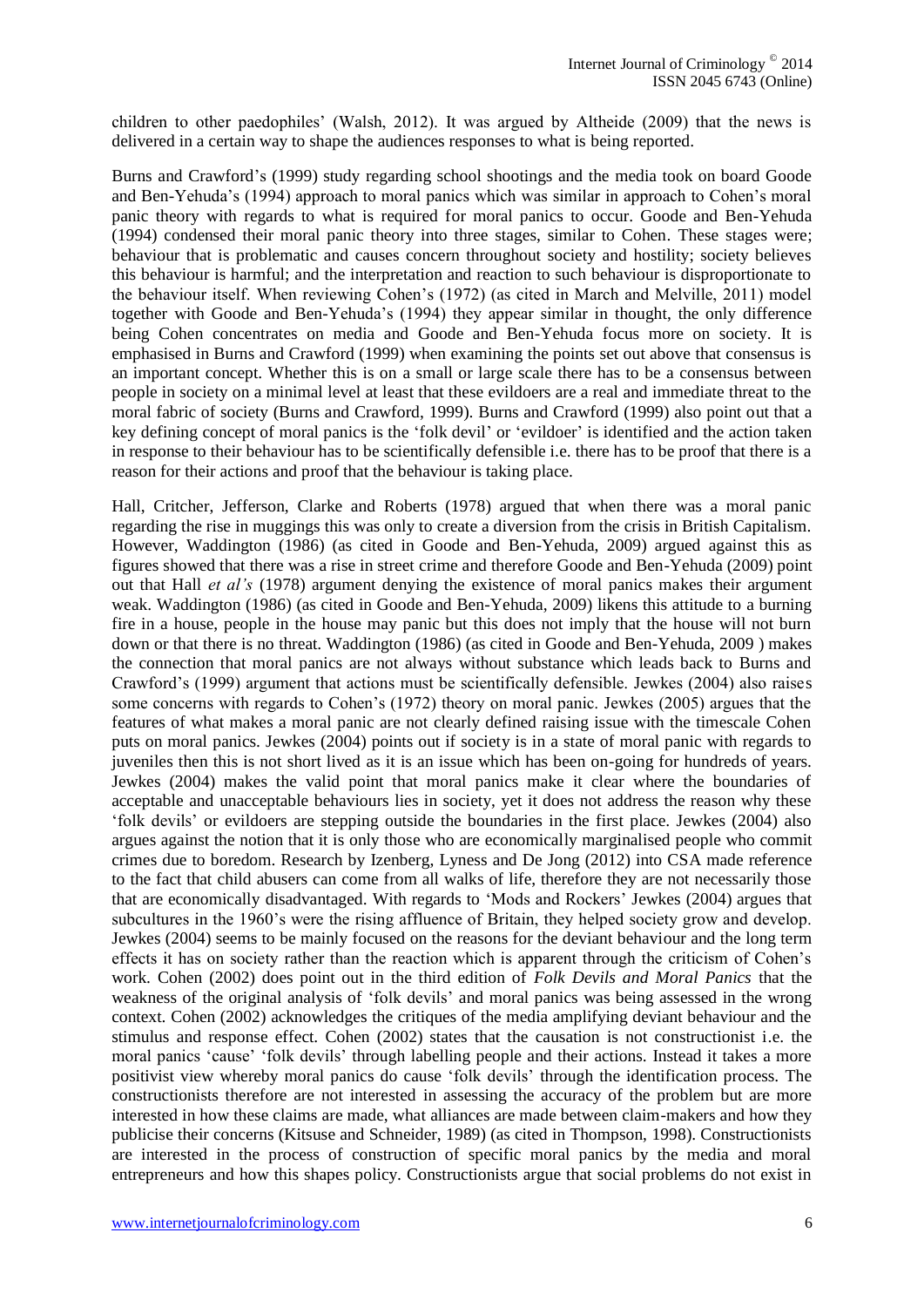an objective manner like a rock or a tree would, they are however, constructed by the human mind and come into being by definitional process (Spector and Kitsuse, 1984) (as cited in Goode and Ben-Yehuda, 1994). Therefore during moral panics, a group of people or a person are labelled 'folk devil(s)' therefore the 'folk devil' was created through the human mind and the labelling process. It did not exist before this creation. Constructionists argue that a group of people must recognise there is a problem; be concerned about it; and be able to remedy the problem otherwise it is not accepted as a social problem (Goode and Ben-Yehuda, 1994). Therefore without people being concerned about a type of behaviour and acknowledging this the behaviour does not exist as a social problem or a threat to society. Positivists on the other hand focus on the moral yard stick of society. Wilkins (1964) (as cited in Taylor, Walton and Young, 1973) states that behaviour carried out by the majority of society is accepted and not defined as deviant. Wilkins (1964) (as cited in Taylor, Walton and Young*,* 1973) also states that the ruling minority or most powerful group can influence society into what is defined as acceptable non-deviant behaviour. Anyone who goes against the grain or the majority is classed as deviant. Positivists argue that to label someone deviant creates a situation whereby they live a deviant lifestyle due to the reaction of society (Taylor, Walter and Young, 1973). Moral panics about a certain type of behaviour initiates the sense that this behaviour is deviant and unacceptable which in turn marginalises the deviant further away from society resulting in them acting in a more deviant manner in order to survive. Cohen (2002) suggested that for those who define others as deviant and those who are defined as deviant becomes an issue of individual moral threshold. Therefore his focus shifted from stimulus (the media) and the response (audience reaction) to what makes moral awareness rise and what makes it lower as if on a moral scale. Cohen (2002) points out the shift over the last few years in the media from reporting about the offender, the offence and the CJS to the victim. In this manner the media appear to emphasise that the particular crime being reported is a threat to not only the victim but also to everyone.

Cohen (2002) spent some time researching the way in which the media dealt with the reporting of certain situations. His most famous work was on the moral panics following the 'Mods and Rockers' meeting at Clacton in the 1960's. Cohen (2002) suggests that the media do three things when reporting, they exaggerate the events creating a distorted view of what really went on; they make a prediction that this behaviour will happen again; and they give words certain symbolic power. With regards to distorting or exaggerating the events, Cohen (2002) looked at the words used after the 'Mods and Rockers' event. He noted that the media used words such as 'attack', 'battle', or 'riot', all words that spark an image of a town under siege and innocent people having to flee. This can be related to headlines used by the media regarding CSA, for example, *Derby Telegraph*'s headline "Evil paedophile stole pics of my dead daughter for his fantasies" (Walsh 2012). This instantly labelled the man as a paedophile which brings instant disgust and emphasises the use of the word 'evil' suggesting that these types of people are outside the norm of society and are carrying out deviant behaviour. They become as Cohen would say 'folk devils'. The second point Cohen (2002) makes regards the media making predications of future deviant behaviour. Statements from councilmen or police spokesmen saying what they should do if this happens again or there is a 'next time' instantly raises the idea that this behaviour will happen again. Even if predictions are not substantiated, for example, the claim that the 'Mods and Rockers' would 'riot' again, the media still report stories about them but from a different standpoint. The *Daily Mail*, for example, reported "Hastings – Without Them" as a headline in 1965 even though the 'Mods and Rockers' were not in Hastings and no riots occurred. It would appear that the media are emphasising the difference between when the deviant behaviour occurred to when it was non-existent still drawing attention to the deviant behaviour through pointing out what it is like without it. This emphasises that there was a reason to be concerned in the first place. Putting this in context with regards to CSA the *Derby Telegraph* prints headlines such as "County's child abuse pilot leads to scheme's nationwide rollout" (Price, 2012). The emphasis is being placed on the fact that there is an issue nationwide that needs to be dealt with. Although this headline can be seen in a positive light it suggests that any previous headline regarding CSA was substantiated by the roll out of this scheme. Lastly Cohen (2002) notes the use of words and the symbolic power which is given to them by the media. Cohen (2002) argues that certain words become attached with emotions, such as Pearl Harbour or the 9/11 attacks. If these words are spoken the majority of people would have some emotional shift due to what happened at these times and places.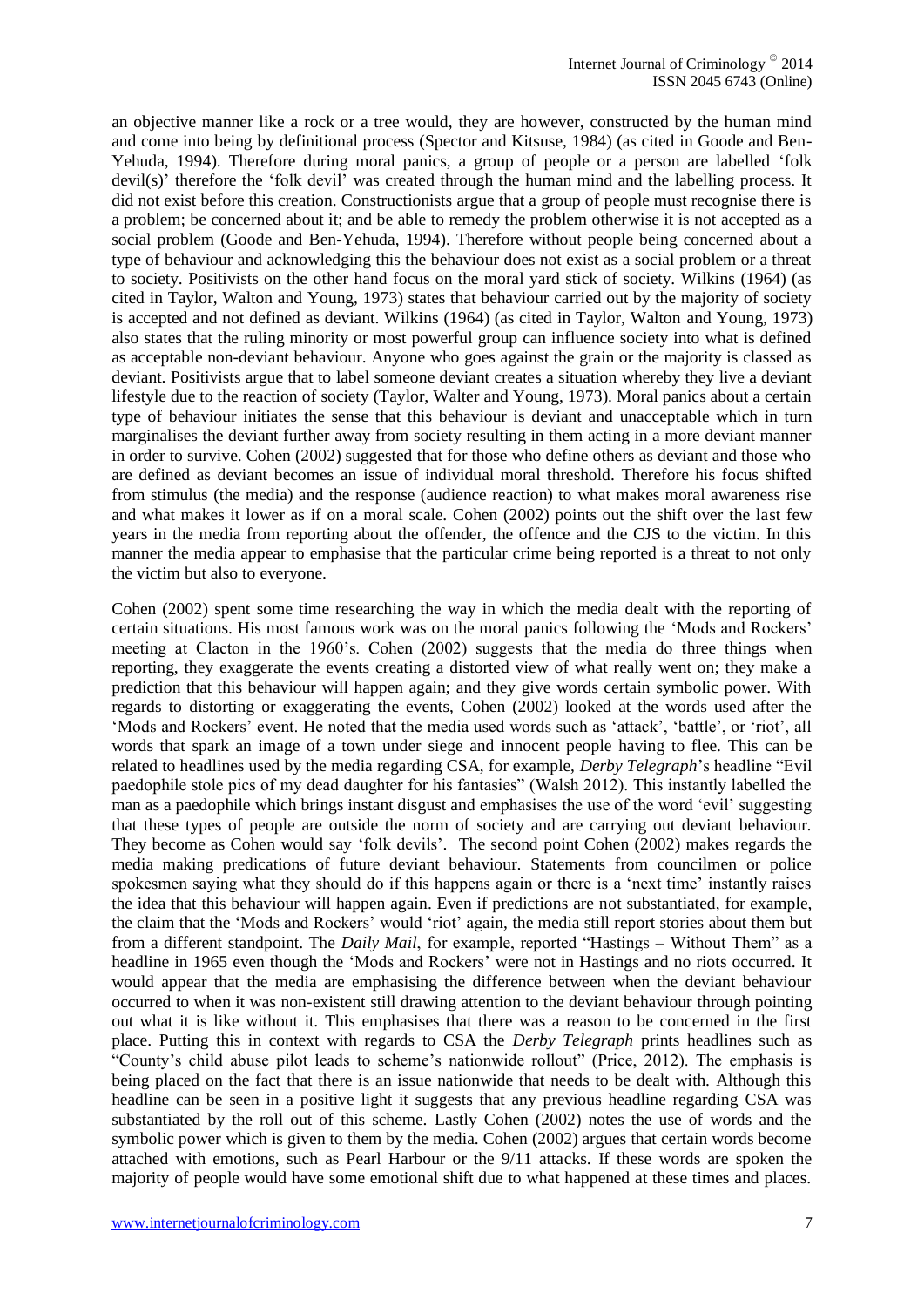The same can be said for when the 'Mods and Rockers' had their supposed riot. After the moral panic regarding their behaviour certain statements such as "we don't want another Clacton here" were released as the moral panic was related to this specific area. Therefore people attach the emotion to Clacton and it sparks memories of the deviant behaviour and a country in a state of moral panic giving the word Clacton symbolic meaning. Much can be said about the reaction of society when discussing Catholic Priests due to the previous reporting of CSA within this domain. Due to reports by the media over the alleged CSA an emotion and symbolism is then attached to the term Catholic Priest.

CSA itself only came onto the radar of the media in the 1980's when Esther Rantzen in 1986 was part of a programme called 'Childwatch' and the children's helpline 'Childline' was launched (Kitzinger, 2006). Kitzinger (2006) appears to take a constructionist view in looking at the development of the moral panic over time. Following on from this there appeared to be a rise in media interest regarding CSA. The papers and television programs devoted air time and pages in papers to CSA and in an analysis of *The Times* between 1985 and 1987 there was a four-fold increase in coverage (Kitzinger, 2006). Kitzinger (2006) suggests that throughout this growing media coverage lurked the shadowy figure of the paedophile, suggesting that it was all to do with stranger danger. This links to Jewkes' (2004) argument that through the media and moral panics the boundaries of what is and isn't acceptable behaviour are being defined together with the creation of the 'folk devil' linking in with the constructionist point of view. The media then focused on sex offenders being released and in 1996 another level of moral panic was instigated by government officials proposing legislation for sex offenders to be registered as such. The media's attention to this legislation was government initiated, however, towards the end of 1996, early 1997 the media broke away from government initiative and played on the public fear and anger ensuring a moral panic. Media coverage and the public's debate shifted from panic over the offender to their right to see the sex offenders register which was fuelled even more by the media. Headlines such as 'Parents in dark as paedophiles stalk schools' (*Guardian*, 1996) (as cited in Kitzinger, 2006) started to appear. It is clear to note that on face value the media speak about the deviant, however, hidden behind the headlines, as Cohen (2002) noted, is the emphasis on the victim stressing that anyone could be a victim of this deviant behaviour. The build up from the media began to receive extensive coverage and lynch mobs were beginning to be created with headlines such as 'Parents besiege abuser's house' (*Press and Journal,* 1997) (as cited in Kitzinger, 2006) added fuel to the fire. The newspapers also took an active role in this moral panic acting, in their eyes, as guardians of public safety. They actively pursued Robert Oliver who was involved in the brutal sexual assault and killing of Jason Swift. The media set up emergency lines the public could call if Mr Oliver was spotted (Kitzinger, 2006). The media also decided to knock on doors and ask people what they thought about living so close to a paedophile, even going so far as to print names and last known addresses in the Sunday Express which also stated the nature of their crimes. This behaviour by the media can be linked to Marsh and Melville's (2011) suggestion that the media amplify a situation that they know the public will react to. It highlights the deviant group and therefore creates a subculture with their own norms and values as people have marginalised the deviants from society (Silverman and Wilson, 2002). *The Sun*, printed a map of England with the headline '12 noon on Thursday.....every green dot on map is a paedo accessing porn (and the cops are on to them).' (Lazzeri, 2012). This is further evidence of the media amplifying a public concern. Kitzinger (2006) together with Cohen (1972) (as cited in Marsh and Melville, 2011) have both in similar ways argued the labelling of deviants as breaking the societal norms marginalises them from society and any behaviour that they do after this will be interpreted through the deviant label. As Kitzinger (2006) argues terming someone a paedophile is laden with ideas and concepts which confine any thinking of this word to a very narrow focus. To label someone a paedophile is to instantly view them as being marginalised from society. Kitzinger (2006) goes on to give examples of words used in the media when discussing paedophiles such as 'animal', 'monster', 'beast' and 'pervert'. The media also describes these offenders as being 'loners' or 'weirdos' and never as 'the ordinary family man'. Thompson (1998) argues that previous to the 1980's and 1990's the traditional family unit was idealised, however, this became strained with the apparent rise in CSA within the family unit. Hebenton and Thomas (1996) (as cited in Kitzinger 2006) suggest that through the words used by the media it creates stereotypes of not only the people who are shunned from society but that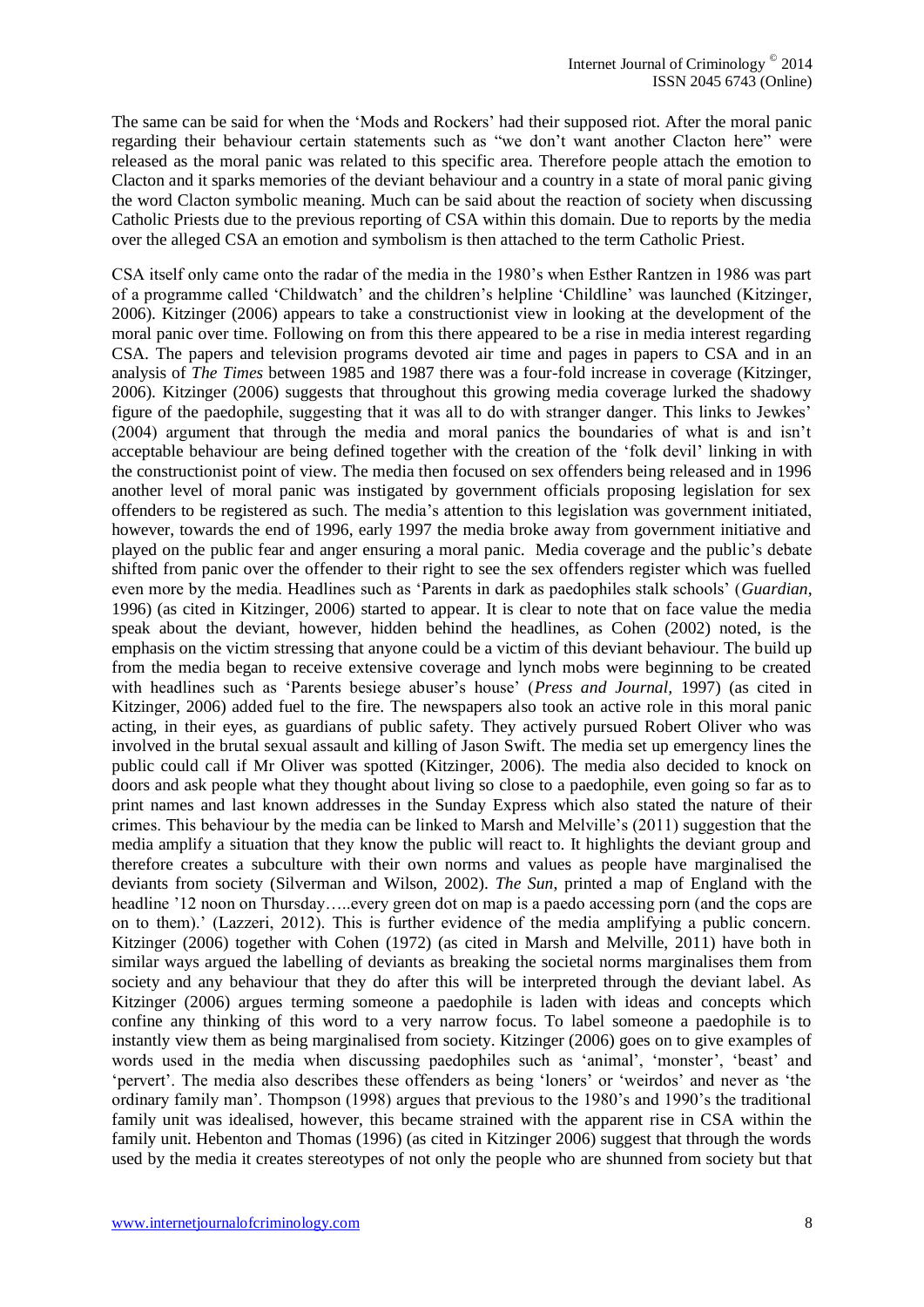they are separate species or subhuman. Although it is all too often that we see people who carry out paedophilic behaviour as normal everyday people.

Cohen's (2002) theory of the media's role plays a large part in understanding moral panics as a whole. Jewkes (2004) argument that deviant groups don't disappear from the radar after a period of time is evident from CSA cases. CSA came onto the public and media radar in the 1980's and still continues to be a moral panic today. Even though the media may not always mention CSA everyday it is still an on-going issue. As long as the deviants threaten the moral fabric of society and the media report it, it will always be on the agenda for moral panic. The following chapter proposes to explore how the media portrays female offenders of CSA and how the portrayal differs from that of male offenders of CSA (discussed in chapter three). By using the theories surrounding moral panics I will discuss how the media shapes our understanding of these offenders.

#### **CHAPTER TWO**

#### **Media Representations of Female Offenders of Child Sexual Abuse**

The first chapter explored the development of moral panics and how Cohen viewed this as a media fuelled arena (Cohen, 2002). Social constructionist's view was that through moral panics deviant groups and people are created (Spector and Kitsuse, 1984) (as cited in Goode and Ben Yehuda, 1994). Social constructionists argue that through a definitional process social problems are developed in the human mind (Spector and Kitsuse, 1984) (as cited in Goode and Ben Yehuda, 1994). This chapter will explore how Cohen's (1972) theory (as cited in Marsh and Melville, 2011) still applies in today's society exploring how the media represents females who commit CSA. Specifically, I will explore how females such as Myra Hindley, Rose West and Vanessa George have been portrayed in the media and how they are demonised more readily compared to their male counterparts (Bexson, 2011). It is argued that females committing crimes such as CSA challenges the theory that females are nurturing (Storrs, 2004). I will draw upon the media's use of words relating to the nurturing side of females to depict that they are going against nature (Bexson, 2011).

Intersectionality, acknowledged throughout this dissertation, notes that not all females experience things in the same way (Crenshaw, 2011). It is based on the very anti-essentialism approach, acknowledging that females and male's experiences are not based on gender alone but also on class, ethnicity, age, religious beliefs and many more (Conaghan, 2009). Crenshaw (1986) (as cited in Conaghan, 2009) used the analogy of a traffic intersection, stating that the cars come from all different directions just as people come from all different walks of life. Crenshaw (1986) (as cited in Conaghan, 2009), using the traffic analogy explained that if a black female had an accident it could be sexually motivated or racially motivated where as a white female who had an accident could be viewed as only sexually motivated suggesting people have different elements of themselves that make them who they are. It is acknowledged that many areas in the media industry are run by males and that this can impact on how gender is portrayed (Thompson and Armato, 2012). I am aware that cultural identities intersect and have a profound effect on how people are portrayed in the media (Thompson and Armato, 2012). It addresses the point that females may be oppressed in a patriarchal society, yet black females experience oppression from white males **and** females, therefore research into experiences of females could not be generalised as they experience situations differently depending on their ethnicity, age and class (Crenshaw, 2011). Lynch (1999) makes the point that motivations for crimes can vary based on the intersection of ethnicity, class and age. This can also be extended to the victim, especially with regards to sexual abuse of children as age is a major factor to the offenders especially paedophiles. Also as argued by Fortune, Abugideiri and Dratch (2010) victims can come from authoritarian, hierarchal households where religious interpretation by the father may be used to enforce the obedience of his children in a sexual manner. Lynch (1999) notes that the intersectionality of a person also affects how we are perceived and what reaction our behaviour generates. This links in with the reaction to the media and subsequently the public's perception of male and female offenders of CSA. Stow (1994) explains the feminist perspective of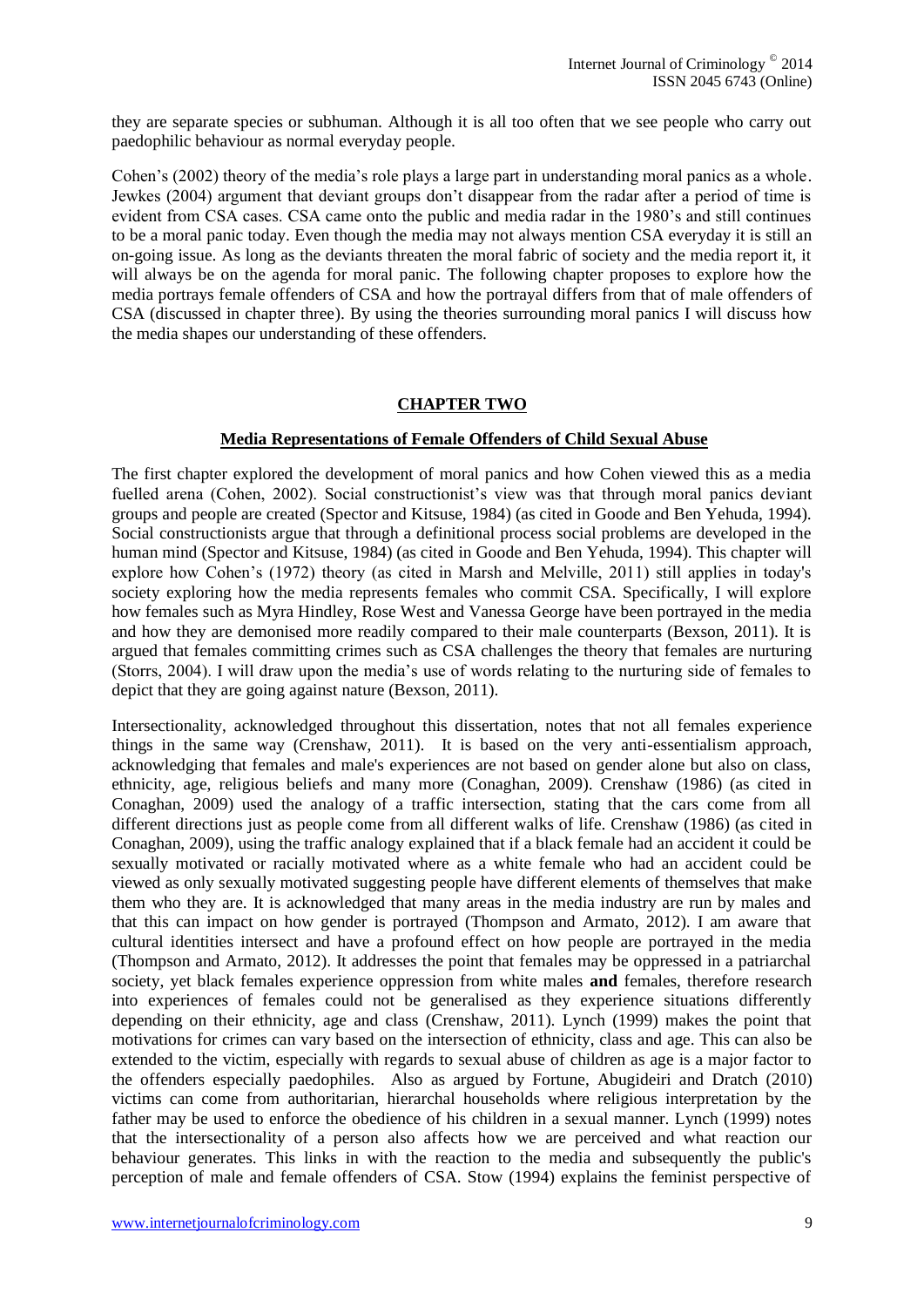CSA is mainly gender dominated; however they do not preclude ethnicity, class or age. Due to the limited scope of this dissertation I will mainly focus on the gender aspect only even though it is noted that class and ethnicity can be factors in this type of crime and also influence how the media depicts those offenders.

O'Hagan (1989) (as cited in Denov, 2003) describes female offenders as so aberrant, deviating from an accepted norm supporting Mathis' (1973) (as cited in Denov, 2003) argument they are so rare that they had little significance. Researchers such as Freund, Heasman, Racansky and Glancy (1984) suggest that paedophilia does not exist in females suggesting that this is the reason why the term paedophilia is not used when reporting about these offenders of CSA. This links in with Jewkes' (2004) theory that the media play a role in setting the boundaries of acceptable and unacceptable behaviour. It wasn't until the 1990's that the existence of female offenders was acknowledged (Cooper, Swaminath, Bacter and Poulin, 1990) (as cited in Denov, 2003). Benedict (1992) (as cited in Greer, 2003) argued that females who commit crimes of a sexual nature in general are put into two categories by the press and the public. Females are either seen as 'virgins' or 'whores'. This brings to light the notion that media labels groups and therefore any behaviour carried out would be done under the label given (Cohen, 1972) (as cited in Marsh and Melville, 2011). Benedict (1992) (as cited in Greer, 2003) argues that this perception of females is due to the words the media uses or omits to use when reporting in relation to female offenders. Benedict (1992) (as cited in Greer, 2003) argues that this is rarely through individuals being malicious, but is due to the characteristics and gender bias which is deeply embedded into society's culture. There appears to be a consensus among researchers that gender bias in a patriarchal society is the reason behind the media focusing on female sex offenders as being the 'virgin-whore' paradigm (Meyers, 1997) (as cited in Greer, 2003). However, as argued by Green and Kaplan (1994) there appears to be a very heterogeneous mix of female sex offenders and therefore this distinction between 'virgin' and 'whore' would seem out of place. As Izenberg *et al* (2012) argued people who cause moral panics come from all walks of life. Research has suggested that most females commonly offend against their own sons and daughters (Bunting, 2005). It is argued that to view females as doubly deviant takes away the responsibility of society to discover why this happened and puts the emphasis on the female (Smith and Wincup, 2009). This is in contrast to Goode and Ben-Yehuda (1994) who suggested that if it can't be remedied it's not a social problem. The offence Vanessa George committed occurred in a nursery which is in the public sphere therefore CSA, although no remedy has been found as yet, is a social problem. Two reasons have been suggested as to why females commit crime; they have either failed to conform to their feminine roles, which is suggested is an innate biological function, and have become masculinised; or they have some psychological issue which Schowalter (1987) (as cited in Smith and Wincup, 2009) refers to as the "female malady". Burns and Crawford (1999) argue that one key defining concept of a moral panic is that there needs to be a reason for the deviant behaviour. As CSA is understood as deviant, it appears professionals try to explain the behaviour as some form of malfunction in the person's thought process thus drawing attention away from society's responsibility. Notably for a moral panic to occur there needs to be evidence that the deviant behaviour took place (Burns and Crawford, 1991). The media plays a large role in this, however as female offenders are not recorded as often it is not seen as a cause for concern.

Within the media headlines female offenders of CSA are deemed to be going against nature. In a pullout crime special females were depicted as "the criminals who defy the instincts of womanhood" (Hooper, 2010). This reinforces the doubly deviant notion previously mentioned (Smith and Wincup, 2009). They are deemed to be defying their social roles and this challenges the traditional cultural stereotypes (Mathew and Speltz, 1987) (as cited in Jennings, 1993). Due to females being seen as primary caretakers and having the most interaction with children, i.e. bathing, breastfeeding, changing clothes and many more, it is argued that as most of these actions are done in a private sphere the mother has ample opportunity to commit sexual acts under the guise of parenting (Jennings, 1993). It is viewed that children sharing a bed with the mother was seen as acceptable and natural to do so (Crisp, 1991) (as cited in Robinson, 1998). There is evidence to show that some female offenders appear to have a distorted view of their behaviour and deem their behaviour as a "normal" expression of affection (Grayston and De Luca, 1999). For a moral panic to occur there needs to be an increased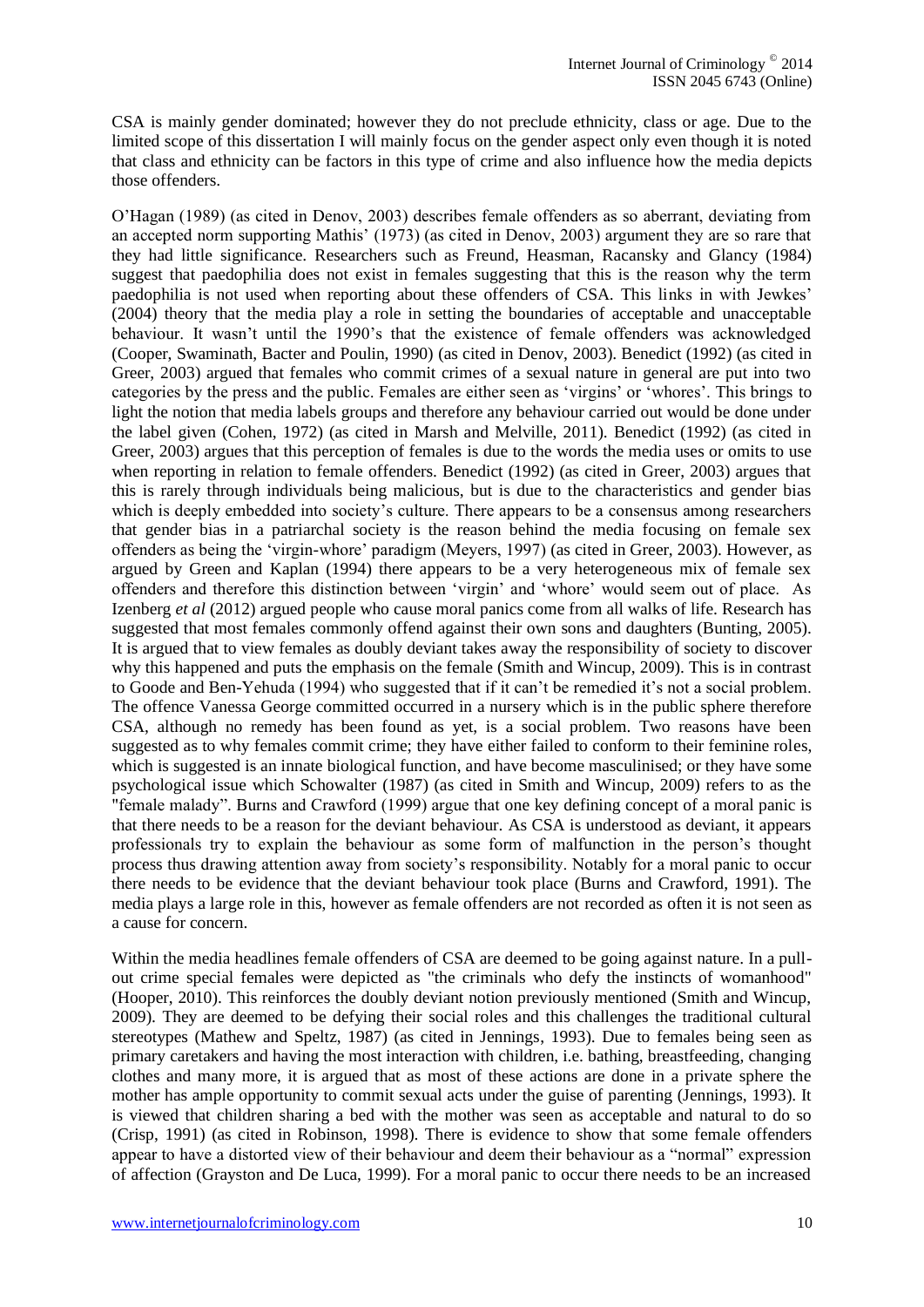concern over a type of behaviour (Goode and Ben-Yehuda, 1994). Female offenders seem to have kept the offending mainly in the private sphere and therefore concern for the behaviour cannot increase as people are unaware of it. It is interesting to note when looking into articles regarding people such as Vanessa George, she is depicted as 'evil' and in the same article the paper reports that "she convinced trusting parents she was an 'angel'…." (Blake and Smith, 2009). A clear distinction is made between who she is supposed to be as a woman, an angel full of nurturing grace (Crisp, 1991) (as cited in Robinson, 1998) and the evil person she became which went against this perception of nurturing. Rose West was depicted as depraved, a prostitute, monster and sordid putting an emphasis on how far she had fallen from the moral life and what society expected from her as a mother and as a female (Wykes, 1998). Both these cases link back to Benedict's theory (1992) (as cited in Greer, 2003) arguing females are viewed as a 'virgin' or a 'whore', particularly Rose West as she was depicted as a prostitute. It is argued that West was also depicted as 'not woman' in representations of her (Storrs, 2004). Myra Hindley's publicised picture has become the icon for evil, depicted as a 'monster' and demonised by the public (Bexson, 2011). It is argued by Birch (1993) (as cited in Storrs, 2004) that if Hindley is viewed in respect of evil being imposed upon her from outside she becomes dehumanised in the same way West was. In all these cases, as a society, we view these people as different to us, outside society's boundaries as it seems to be easier to grasp their horrific acts if we dehumanise them. The words used by the media such as prostitute, evil and monster are transmitting images to the public that will evoke an emotive response. This supports Cohen's (1972) theory (as cited in Marsh and Melville, 2011), who suggested that using negative terminology and especially the harrowing picture of Hindley, enforces negative emotions towards these females. Kitzinger (2000) (as cited in Kitzinger, 2004) argues that the media use templates on which to relate certain matters together and it could be argued that Hindley's police photo was used to represent evil and was then used to link Hindley and West's cases together. It appears within the case of Hindley and West there was a focus on their sexual orientation which was juxtaposed with the notion of evil as if they were deemed to be this way because they were sexually deviant already (Berrington and Honkatukia, 2002).

Jackson (1978) (as cited in Denov, 2003) suggested that within society females are seen as sexually passive and males as sexually aggressive, therefore there is no room for role reversal where males are seen as sexually reluctant or the victim of sexual assault and/or abuse (Mendel, 1995). Denov (2003) states that females are seen as nurturing, caring and nonsexual and therefore as Byers (1996) argues to view females as sexual offenders is contrary to the traditional ideal of females. This behaviour therefore becomes deviant as it is the opposite of the norms and traditions society expects. Some feminists have struggled with the notion of a female offender of CSA and the first conference on this topic was described in *The Guardian* as being motivated by misogyny (Young, 1993). It was argued that focusing on female offenders ignored the far greater issue of male offenders and females who are abusers were victims of a patriarchal society, suggesting they were previously abused by a male and/or coerced into carrying out the abuse (Wolfers, 1993). However, with regards to who initiates the abuse first Rose West sexually abused her younger brother when she was thirteen which was two years before she met Fred West. Unfortunately, it was noted that feminists were aware of female offenders and this received a large response from many people feeling pain and betrayal of what is described as the "great and powerful substitute mother" (Young, 1993, pp. 103). To view females as unable to commit crimes is to ignore women's experiences and therefore it takes an autonomous point of view. It is important to view the female offender with respect to their intersectionality so a better understanding can be achieved. It could also be viewed as a form of oppressing men by suggesting they are the only ones capable of sexually deviant acts.

Research carried out by the American Association of University Women (AAUW, 1974) (as cited in Gunter, 1995) indicated that females in news reports are either perceived as the victim, the wife or mother who has no opinion. It would appear that positive news reports regarding women's rights, or the changing role of females had little broadcasting time (Canter, 1973) (as cited in Gunter, 1995). However as can be seen from Hindley, West and Vanessa George's cases these have made headlines especially Hindley whose newsworthiness continues on today. Females are also deemed to be doubly deviant as they go against their predisposed gendered roles and commit an illegal act (Smith and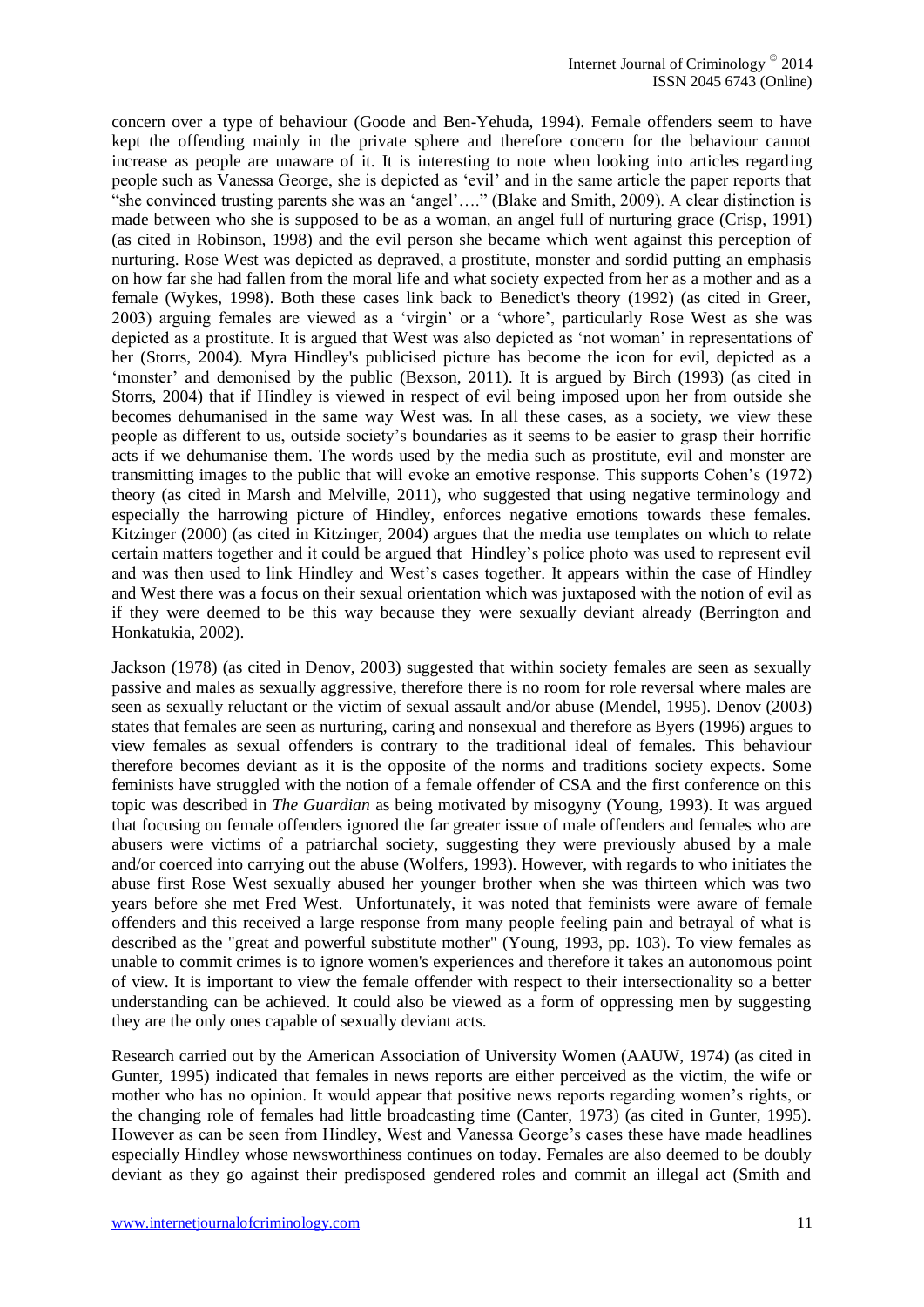Wincup, 2009). In individual cases such as Vanessa George it appears that the media is focused more on the female's participation than the males. This supports the argument that the media has a very patriarchal view when it comes to females expected role. Supporting Jackson's (1978) (as cited in Denov, 2003) previous claim that females are not seen as being sexually aggressive is evident that most females who commit CSA frequently work with an accomplice (usually male) and are less likely to initiate the abuse by themselves (Kaufman, Wallace, Johnson and Reeder, 1995). This would also link back to the offenders understanding of the abuse as argued later in this chapter (Grayston and De Luca, 1999). Working with an accomplice is evident in all the three cases stated above. Although in Rose West's case there was no male coercion with regards to her first offence suggesting that she was the driving force for the horrific acts committed by them both (Ramsland and McGrain, 2010). It is also argued by Kitzinger (2004) that although the media can encourage debate, public awareness and policy change they are also guilty of sensationalism. This links in with Marsh and Melville (2011) who argued previously that the media plays on the concerns of the public and therefore sensationalises certain facts.

The government acknowledged that the crime of sexual offences and also the fear of these crimes are damaging the social fabric of society (Great Britain. Home Office, 2002). Research carried out by Bunting (2005) noted that few local policies have procedures in place to deal with female offenders of CSA. Bunting (2005) also noted that within the CJS with regards to prosecuting female offenders of CSA there is a sense of disbelief or minimising of the offence; lack of acceptance that they instigate the abuse by themselves; assumption of male coercion; and a higher threshold for evidence to be obtained by the prosecutor. This links back to Kaufman *et al's* (1995) argument that female offenders very rarely work alone. However, Rose West is a counter argument to Kaufman *et al* (1995) as previously stated (Ramsland and McGrain, 2010). It is interesting to note that Myra Hindley's crime took place in the 1960s and Rose West in the 1970s to 1980s, yet there appeared to be no response from the CJS on the notion of female offenders of CSA and more focus was put on the murders. It was recommended by Bunting (2005) that there should be recognition of female offenders of CSA so that the public are fully informed. This relates to Kitzinger (2004) who argued the media brought CSA into the public sphere; however they have not brought attention to female offenders as there have only been a few cases. This may be due to the higher threshold of evidence required to prosecute a female offender and therefore less cases being reported. As the media appear to focus more on the individual moving away from traditional roles they fail to convey the important message that offenders can and are female and therefore parents need to be vigilant at all times. This is not intended to cause moral panic over every person who comes in contact with children. It is to arm the public with the information they require to help keep their children safe and also to identify the training that is needed within the CJS so they are equipped to deal with these offenders. It would appear with regards to female offenders moral panics have not ensued as they did with regards to male offenders (discussed in the next chapter) and females are singled out whereas men are grouped together.

Due to there being fewer cases involving female offenders of CSA it can be suggested that this is one of the reasons for the strong vilification of the known female offender. It is noted that many children are not believed by professionals and claim the children are fabricating the abuse (Bunting, 2005). Denov (2003) noted that female offenders are taken less seriously than male offenders by the CJS and professionals. This would have an effect on victims coming forward; therefore this may be the reason for there being fewer cases (Denov, 2003). It is also noted that female offenders of CSA are deemed not to exist due to their stereotypical roles within the family (Russell, 1984). It is argued by Hetherton (1999) that due to the idealised way in which society views females, as being incapable of sexual abuse, this prevents the acknowledgement of this phenomenon. Interestingly, even though Cohen (1973) argues that moral panics can be about an individual or a group the media seems to be divided in the way they vilify male and female offenders of CSA. It would appear that they vilify the individual female offender rather females as a whole but does not create a moral panic. Usually the papers focus on strangers being the danger and stereotypically they are presumed to be men. This leads to the next chapter in which I will discuss male offenders of CSA, their portrayal in the media and the responses of the CSA.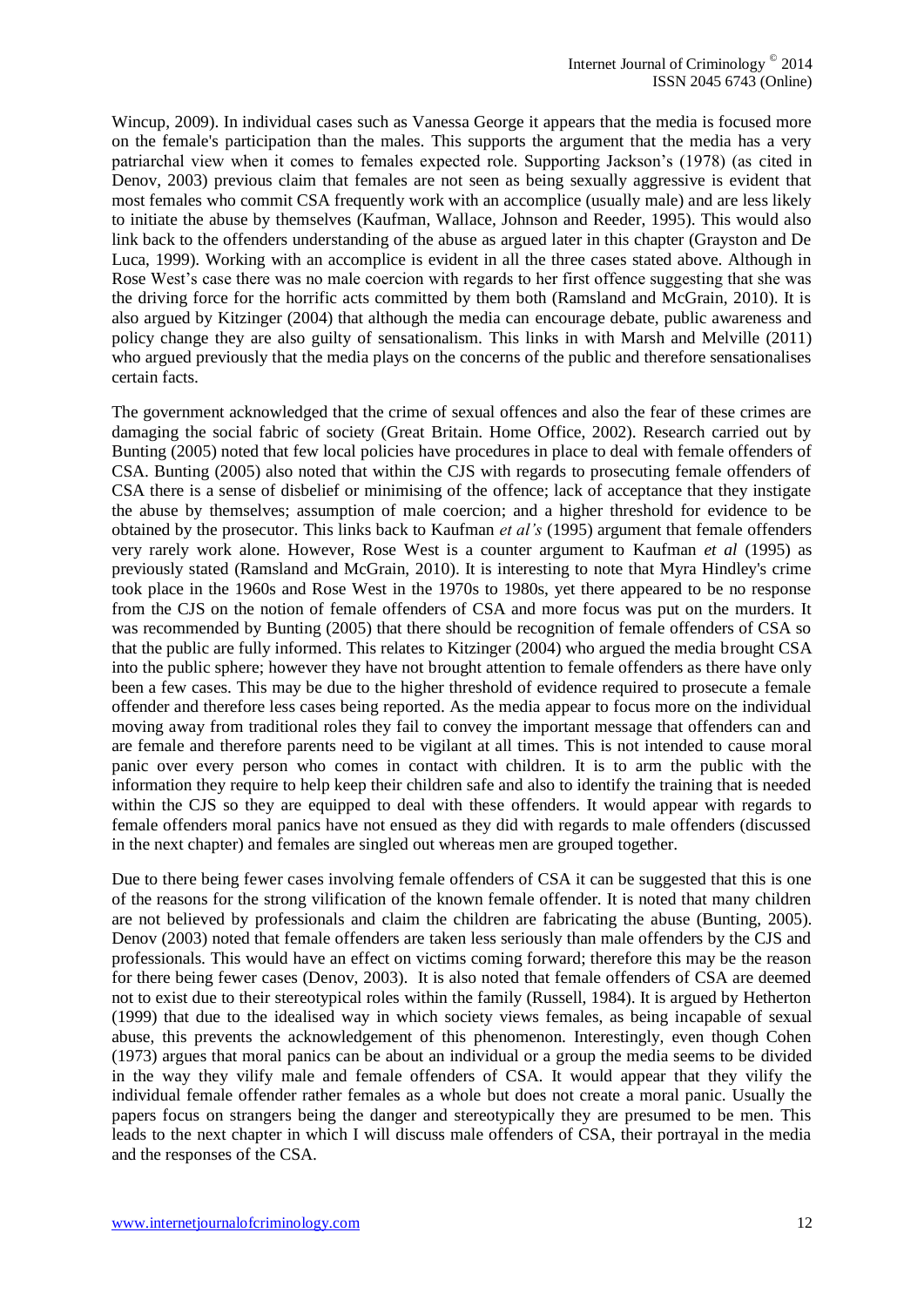# **CHAPTER THREE**

#### **Media Representations of Male Offenders of Child Sexual Abuse**

The second chapter explored female offenders of CSA and how the media constructs these offenders through words used. It was argued that females were deemed doubly deviant and they go against their predisposed gender roles (Smith and Wincup, 2009). As Benedict (1992) (cited in Greer, 2003) argues, the media focuses on the notion of 'virgin' or 'whore' when reporting about female offenders. It is argued that they challenge the foundation of the theory that women are nurturing (Storrs, 2004). It was also suggested that the media played a large role in amplifying certain deviant behaviour causing moral panics to occur (Burns and Crawford, 1991). With regards to Cohen's (1973) theory of moral panics being either focused on the individual or the group it is supported by the way the media portray male and female offenders of CSA. It would appear with regards to females who commit CSA the media doesn't necessarily amplify the deviance of all females but they go to great lengths to vilify the individual. In contrast the deviance of one male affects males as a category instead of just the individual.

This chapter therefore explores how male offenders of CSA are depicted in the media making clear the distinction between the portrayal of males and females. For males, words such as "monster" and "evil" are used (Clifton, 1995) (as cited in Wilcynski, 1998). It will draw upon how they question the very role of masculinity (Thompson, 1998) and how their role within the family institution is not emphasised as much as the female's role. It will look at the responses from the CJS and how the media has shaped changes in policy. Intersectionality, as previously stated in chapter two, is acknowledged throughout this dissertation; however, due to the limitations of this work gender is the main focus.

From the outset I would like to acknowledge that there is a clear distinction between an offender of CSA and a paedophile. An offender of CSA has sexual contact with a child under the age of consent, where as a paedophile is sexually attracted to children under the legal age of consent. Under current research paedophilia is a medical diagnosis of a fixed sexual orientation towards children who are prepubescent. The offender must be over the age of sixteen with at least a five year age gap between offender and victim and they are exclusively attracted to children only (Goode, 2010). CSA, however, has existed ever since age of consent laws have been in place, maybe not recognised as such but it can be said with great certainty not all sex offenders are paedophiles (James, 2000). The need for this clarification is due to the media using the term CSA and paedophile interchangeably which causes confusion and misinterpretation by the public and law enforcement (Miller, 1997) (as cited in James, 2000).

Some feminists suggest that as CSA is usually committed by males the focus of the theory should be masculinity, sexuality and power (Brownmiller, 1975). This echoes Thompson's (1998) theory that CSA questions the role of masculinity especially within the family environment. Wallis (1995) (as cited in Colton and Vanstrone, 1998) notes that many male offenders of CSA consider themselves powerless and a failure as a male. However, it is argued that this still connects with theories that masculinity as power is an essential ingredient. When males view themselves encased in a hierarchy of power, children are viewed as less powerful. It is therefore argued, that abuse is a reassertion of masculinity through power to be able to maintain their predisposed gender roles (Colton and Vanstrone, 1998). Male offenders of CSA, when in the media also have an emphasis placed on their sexuality and the identification of the abuse being homosexually driven is evident in all papers (Kitzinger, 2004). Kitzinger (2004) uses the example of Frank Beck who abused a number of boys through the years he worked as a care worker and raped a woman who was under his care. The *Guardian* when reporting this case made discriminatory statements regarding Frank's ability to foster two boys 'even though there were complaints that he was homosexual' (Guardian, 1991) (as cited in Kitzinger, 2004, p.127). It appeared that the papers were blurring the lines between homosexuality, CSA and paedophilia (Kitzinger, 2004). Kitzinger (2004) argues that the parallel statement of a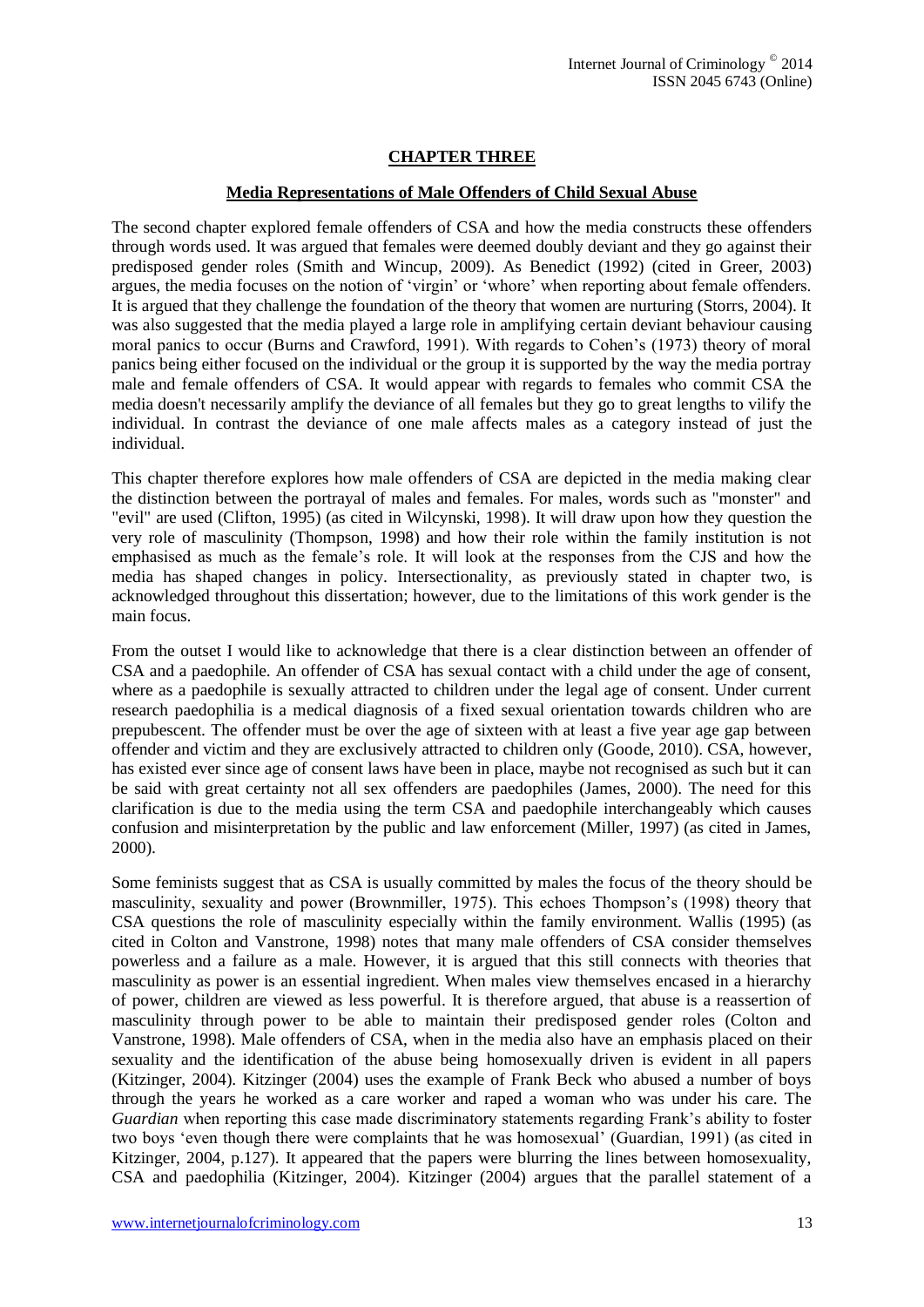heterosexual male fostering two girls would not be given a second thought. However, as can be seen from many cases, quite notably Fred West, it is not only homosexual men who commit CSA or are paedophiles. Yet, again, to take this view is firstly a hegemonic response to the homosexual male community and also it ignores intersectionality as it does not take into consideration the sexual orientation of all sex offenders. As Izenberg *et al* (2012) argue offenders come from all walks of life and therefore a harsh stereotype that all child sex offenders who abuse boys are homosexual cannot be made. Within media reports it is evident that the use of the word paedophile is wrongly interpreted therefore giving society a distorted view, for example the *Sunday Times* stated that the police were interviewing ninety-two men in connection with a sexually motivated murder. They continued by stating that not all these men were paedophiles as some were straight (Sunday Times, 1991) (as cited in Kitzinger, 2004). This is evidence of Cohen's (1972) (as cited in Marsh and Melville, 2011) theory that a 'folk devil' is identified, in this case the homosexual males of society, the behaviour is amplified by the media and therefore a moral panic ensues regarding all homosexual men who have contact with children. According to Cohen (1972) (as cited in Marsh and Melville, 2011) the group the moral panic refers to must have broken the rules and behaved in a deviant manner. It is clear from the case above that Frank Beck broke the law by committing a sexual offence but also deviated from what is morally acceptable and threatened the moral fabric of society. This is an unbelievable view of society as we have come a long way since homosexuality was deemed unacceptable. It would appear that the media still fixates on predisposed gender roles. As Kitzinger (2004) pointed out, rather than acknowledging the fact that the woman Frank Beck raped was a lesbian and he wanted to show her what a 'real man' was like they chose to concentrate on gender and sexual stereotypes. Frank Beck was portrayed as a 'sissy' by reporting that he was teased for acting like a girl (Star, 1991) (as cited in Kitzinger, 2004). This is evidence of Thompson's (1998) theory that CSA questions the role of masculinity by suggesting that it was due to his homosexuality, therefore the masculine role does not exist within Frank Beck. To portray all male offenders of CSA as defying the predisposed gendered roles is again another way of moving the responsibility away from society. Contrary to the above Colton and Vanstrone (1998) argue that CSA is a way of reasserting masculinity and power rather than deviating away from their gender roles.

Many news reports on CSA suggest that it is strangers that society needs to be wary of with regards to protecting their children. Headlines such as "Lured by predators: Five men found guilty of child sexual abuse" (Derby Telegraph, 2012) suggest that it is strangers who have lured these girls, however, it is noted that most cases of CSA are perpetrated by someone the victim knows (Ho, 2007). The media, by suggesting that CSA is only perpetrated by strangers, fails to educate children as to what is appropriate behaviour when surrounded by people they know. It is also argued by Kitzinger (2004) that offenders of CSA are viewed as misfits and identifiable from other ordinary men. However, Brownmiller (1975) points out in research by Gebhard (1965) that, specifically fathers convicted of raping their daughters, were ordinary men and no different from other sex offenders or the rest of the prison population. Unlike female offenders of CSA, men are portrayed as devilish, evil and subhuman (Kitzinger, 2004). It is also interesting to note that Kitzinger (2004) points out that when 'mug shots' are produced of the offenders, certain physical parts of their face are pointed out, for example "Evil Mr Staring Eyes" (Sun, 1991) (as cited in Kitzinger, 2004) linking back to Hindley's picture discussed in chapter two. By using such pictures it invokes a negative emotional feeling (Cohen, 1972) (as cited in Marsh and Melville, 2011). It also emphasises the media's need to make the offenders look evil therefore suggesting that as a society we can identify them (Kitzinger, 2004). In 2000, the News of the World produced a campaign to 'name and shame' convicted sex offenders (Critcher, 2002). It was noted that this provoked vigilante activity from society which supports Cohen's (1972) (as cited in Marsh and Melville, 2011) theory of moral panics (Critcher, 2002). Even though it was noted that police were monitoring sex offenders and paedophiles in communities, after Sarah Payne's murder, the News of the World believed that the police were clearly not doing enough. Therefore they took it upon themselves to print pictures, current locations and the offences of 49 male paedophiles. This provoked people to act in a vigilante manner and attack and protest outside named paedophiles houses (Critcher, 2002). This is evident of Cohen's (1972) (as cited in Marsh Melville, 2011) theory being played out in society today. Firstly the media identified a group of deviant individuals through the 'naming and shaming' campaign. Fuelled by the Sarah Payne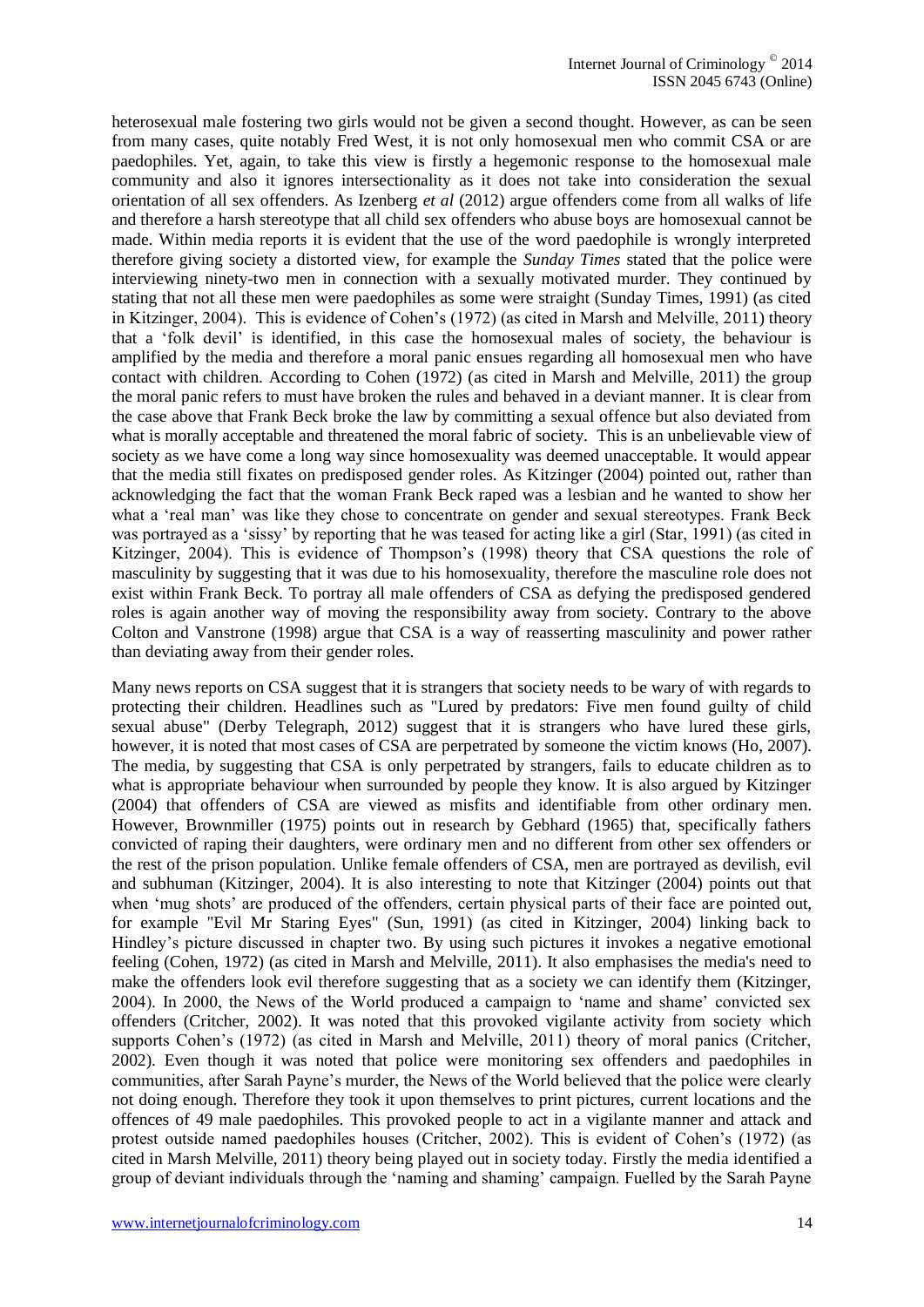case this invoked moral panic throughout society of the supposed paedophiles living near children. It was the action of one male being a known paedophile that caused the tarnishing of all other convicted sex offenders and the vigilante actions of society. The Sex Offenders Register was initially introduced so that the police were able to monitor their behaviour as they were well-known as having high levels of recidivism (Sample and Bray, 2006). By 2000 the registration law expanded to include anyone that committed a sexually violent act, whether against an adult or child, and anyone found in possession of indecent images of children (Sample and Bray, 2006). As stated previously a paedophile is a very specific type of sex offender (Goode, 2010) therefore it can be argued that moral panics surrounding the 'naming and shaming' campaign was not fully informed as some of these offenders had not committed paedophilia. As argued by Sample and Bray (2006) the sex offenders register gives a very homogenous view of all sex offenders regardless of the victim type and specific offence. The campaign that the News of the World started provoked the questioning of government policy with regards to sex offenders. It was noted that a large majority of people were in favour of indeterminate sentences for sex offenders (Critcher, 2002). It is interesting to note that researchers such as Collier (2001) (as cited in Critcher, 2002) suggest that paedophiles are not 'folk devils' as they are not a vulnerable part of society or unfairly spoken about in a critical manner. The 'folk devil' named by the media as a paedophile can be unfair as not all sex offenders are paedophiles (James, 2000). It is argued by Soothill and Francis (1998) that CSA in families is seen as part of the private sphere and therefore paedophiles are the only offenders who are visible, punishable and public. It is suggested by Lieb, Quinsey and Berliner (1998) (as cited in Hinds and Daly, 2001) that interfamilial offences only affect the families of the offender rather than threatening the moral fabric of society as a whole, therefore more focus has been placed on strangers committing CSA than on interfamilial abuse. This could be linked back to Jennings' (1993) suggestion that women commit CSA under the guise of motherhood. Male offenders within the family could possibly do the same thing and therefore it is less reported. Another area in which we have seen the media create a moral panic over is the Catholic Church scandals such as the recent accusations of inappropriate sexual conduct by Cardinal Keith O'Brien. Through research into this area it is noted that the more victims they have the lower the age range of their victim (Terry, 2008). Jenkins (1996) (as cited in Terry, 2008) argued that through the media portraying the "paedophile priest" it was assumed that this was a Catholic Church phenomenon only. However, Jenkins (1996) (as cited in Terry, 2008) points out CSA affects all religions and institutions as well. This links in with Wallis (1995) (as cited in Colton and Vanstrone, 1998) previous argument that power is a key ingredient of masculinity and Priests are in a trusted, powerful role i.e. they are the voice of God and therefore it could be that Priests who commit CSA are reasserting their masculinity through the power of their role in society. However, the moral panic created a hegemonic view of all Catholic Priests and as stated before this cannot be done as not all Priests commit CSA or are paedophiles. It also appears to ignore the intersectionality as it does not consider other people of the cloth who are part of other religions. This is where Cohen's (1972) (as cited in Marsh and Melville, 2011) theory is notable as the media have created a 'folk devil' of all Catholic Priests. As stated in chapter two, religion can be used as an excuse to commit CSA (Fortune, *et al*, 2010).

With the expansion of the sex offenders register it could be argued that this has been fuelled by the media campaign and the changes to the register in turn have fuelled the media. As Hall *et al* (1978) argues the moral panic ensues which feeds back to the policymakers who then make adjustments based on the strength of the moral panic. It is interesting to note that it would appear the government on certain occasions are held to ransom by the media. Together with the News of the World's 'naming and shaming' campaign, in 2006 they began a campaign to remove sex offenders from bail hostels (approved premises) which were situated near schools (Silverman, 2012). They told the government that unless sex offenders were removed from the approved premises they would publish the addresses of those hostels. The ban was then introduced the same year which affected fourteen out of 100 hostels (BBC News, 2008). However, with banning sex offenders from approved premises it was a retrograde step with regards to rehabilitation and an even larger logistical problem for the probation service (Silverman, 2012). This would surely marginalise sex offenders away from society creating harder work for the Multi-Agency Public Protection Arrangements (MAPPA) to monitor them. Offenders who are believed to be of high risk of reoffending are monitored even after their licence term is completed (Great Britain. Home Office. 2006).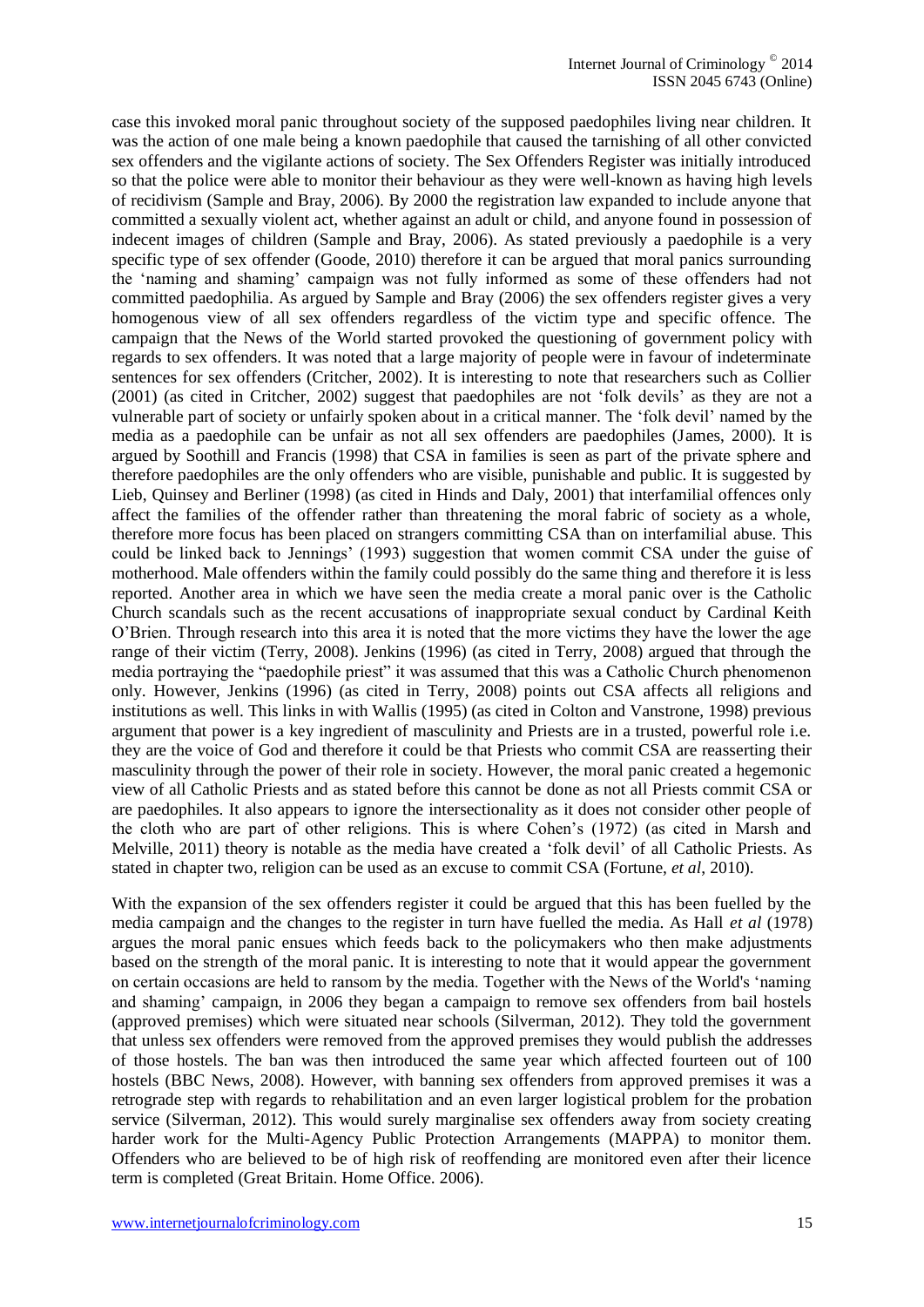It would appear from the previously stated arguments that males who commit CSA tarnish the name of other males unlike the way in which females are vilified. The media appears to create a sense of dehumanisation when it comes to male offenders of CSA by using such words as "evil" and "monster" (Clifton, 1995) (as cited in Wilcynski, 1998). The media tends to point out certain features from the offenders pictures to make it appear as if it is that easy to identify an offender of CSA (Kitzinger, 2004). The terms used by the media such as paedophile, has created confusion within the public sphere of the understanding of what a paedophile is and the difference between them and offenders of CSA. Whilst the media carries on with this confusion over types of offenders of CSA it becomes apparent that society is not armed with the correct information in order to protect their children in the right way. It is clear to note that the media holds the government ransom on some occasions, such as the bail hostel incident (Silverman, 2012). However, to marginalise these types of offenders would be to make the job of the police and the probation service harder as it would be difficult to track them. This in turn creates a less safe environment for the children of society and therefore the "shadowy figure of the paedophile" is the main focus (Kitzinger, 2002). It appeared that the media also focused on the homosexual males of society claiming that they were the main culprits of paedophilia. This again, is giving society misinformation, meaning they are unable to arm themselves correctly against this crime and also incites hegemonic views of the homosexual community along with homophobic views. From my point of view the media needs to be more focused on using their influence in a way which depicts the offender in the correct manner, using correct terminology and also raising awareness that CSA occurs anywhere at any time.

#### **CONCLUSION**

In this dissertation I set out to explore how moral panics were still highly motivated by the media and how their portrayal of male and female offenders of CSA differs. The first chapter explored the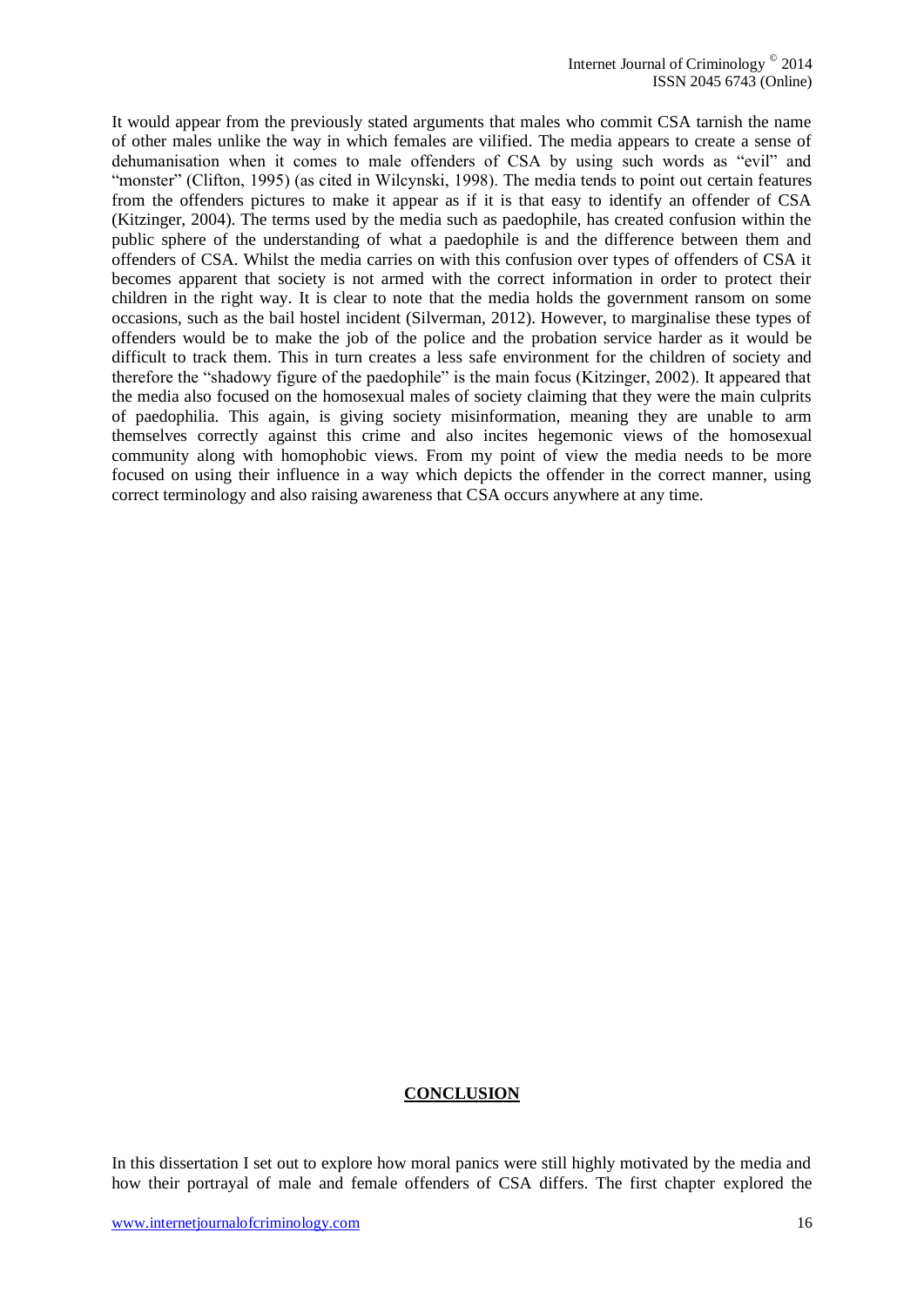origins of moral panics focusing on Cohen's (1972) (as cited in Marsh and Melville, 2011) work. It was noted by Cohen (1972) (as cited in Marsh and Melville, 2011) that the media were the main instigators of moral panics and the moral panics themselves create 'folk devils'. This was also supported by the social constructionist view that as a society we recognise there is a problem; we are concerned about it; and then we must be able to remedy it. Relating this to CSA it was noted in the first chapter that headlines such as "Parents in the dark as paedophiles stalk school" (Guardian, 1996) (as cited in Kitzinger, 2006) created a moral panic surrounding the deviant behaviour of offenders who committed CSA. The second chapter focused on female offenders and how the media portrays them and what stood out the most was the notion of being doubly deviant (Smith and Wincup, 2009). Firstly, females are deviant through the sexual nature of their crimes; secondly, they go against their predisposed gender roles deeming them doubly deviant (Smith and Wincup, 2009). The media seem to focus on these points more heavily when reporting about female offenders of CSA, however, interestingly they only vilified the offender rather than the whole female population. On the other hand, male offenders of CSA are vilified as a gender as discussed in chapter three. It appeared that one man committing a CSA offence tarnishes the reputation of all men. As Kitzinger (2002) argues the main focus is on the "shadowy figure of the paedophile". This gives a distorted view as to who is capable of committing CSA and therefore society is not able to arm itself correctly. With regards to male offenders of CSA there appeared to be the misuse of the word paedophile and also a fixation on all paedophiles being homosexual. With regards to comparing portrayals of male and female offenders, males are viewed as 'evil', 'monsters' and subhuman (Clifton, 1995) (as cited in Wilcynski, 1998) whereas with females the focus is on a 'virgin' or 'whore' paradigm (Benedict, 1992) (as cited in Greer, 2003). I believe that the media do cause moral panics in today's society due to the offence of CSA being seen as so abhorrent by society. However, they do not allow society to be armed with the right information to protect their children; instead they play on the fears surrounding CSA. To reinforce the notion of stranger danger is to keep the public and private sphere separate and fails to acknowledge that most cases of CSA are committed within the family or by someone the child knows. Whether it is under the guise of motherhood or due to a religious right the father believes he has this is where the focus should lie.

As can be seen from chapter two and three the media responds differently to sex offenders based on their predisposed gender roles. There also appears to be confusion over the terminology used in news reports sending a false message to society regarding sex offenders as a whole (Kitzinger, 2004). It is also clear to note that the media focus on what Kitzinger (2006) describes as the shadowy figure of the paedophile rather than informing society that CSA occurs more frequently within the home or at least by someone known to the victim. Whilst the media fails to inform society of this risk it is important to note that through news reports they are helping protect our children. However, through causing moral panics, as they do, they marginalise offenders of CSA which makes it more difficult for them to be monitored by probation services and the police (Silverman, 2012). Cohen's (1972) (as cited in Marsh and Melville, 2011) theory of moral panics rings true here especially with regards to the Sarah Payne case. The Sarah Payne case sparked off a concern in society that there was something wrong with the moral fabric of society and the criminal justice system as a whole. However, as stated above many cases of CSA are perpetrated by someone the child knows rather than a stranger (Kitzinger, 2006). The media have been able to change policy by making sure that the government removed sex offenders from approved residences near schools, however they have not managed to raise awareness based on who these offenders are. Cohen's (1972) (as cited in Marshall and Melville, 2011) theory is still very true to this date especially with regards to sex offenders and the media quite evidently are at the forefront of the moral panic surrounding these offenders.

In chapter two, it was noted that female offenders of CSA were not taken as seriously as male offenders within the CJS. As Bunting (2005) notes there are a few local policies which have procedures in place to deal with offenders of CSA. There is a belief that there is a higher evidential threshold for cases involving female offenders and it can be argued that this is the reason why there are fewer cases. For future research in this area, I would suggest, that we need to look into the policies and procedures for dealing with female offenders of CSA and acknowledge that this is a problem and to encourage victims to come forward and not be ashamed or scared that they will be disbelieved. The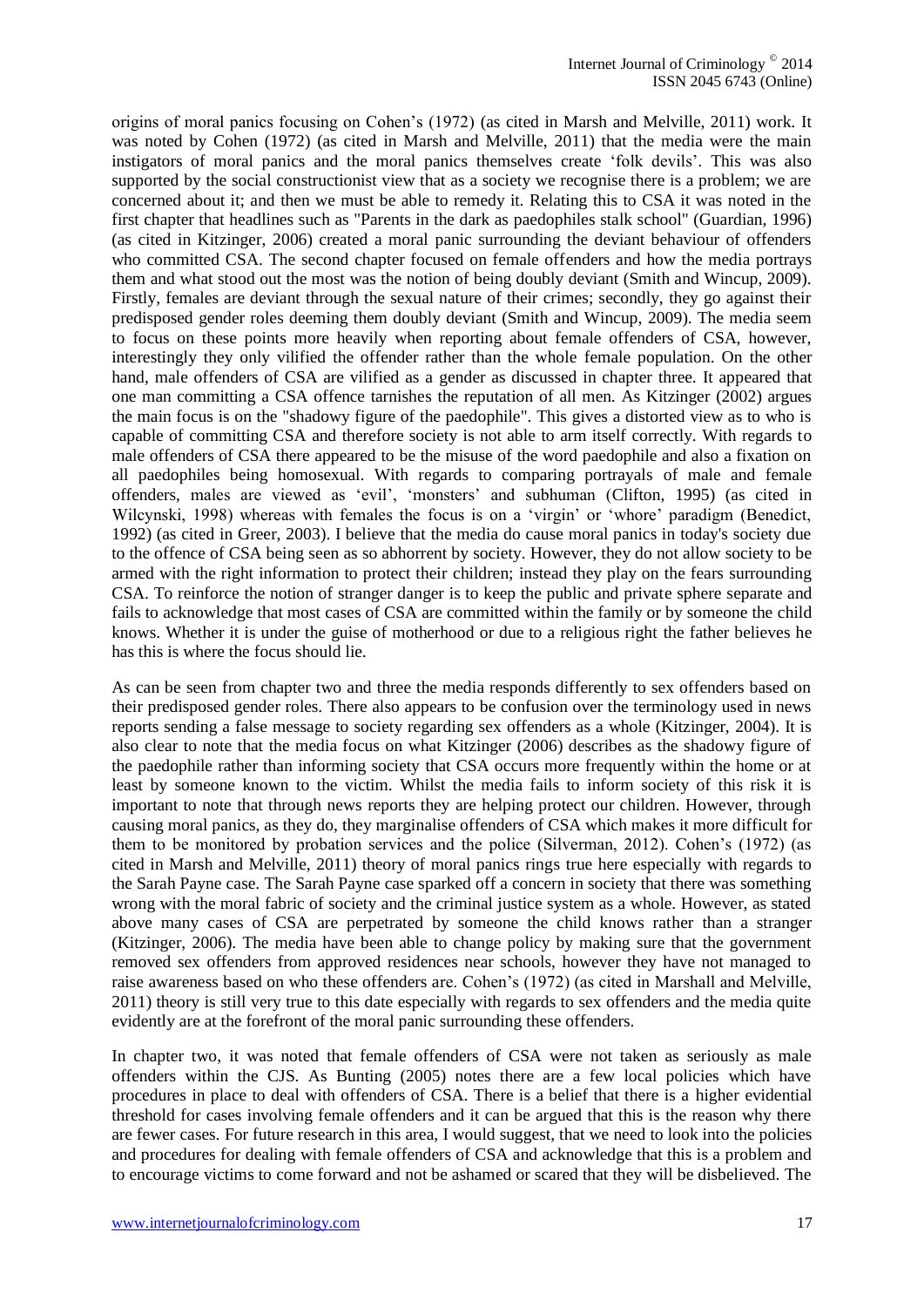media in this respect, could use their ability to reach a wider audience to educate society on who the real offenders of CSA are and not concentrate on the notion of stranger danger.

With regards to male offenders of CSA, however, the focus appears to be on the sex offenders register and societies right to view where the offenders live as discussed in chapter three. The media appeared to hold the government to ransom by the News of the World's campaign to remove sex offenders from approved premises (Silverman, 2012). As much as the media believes they are doing right by removing the sex offenders from approved premises near schools it is feared that their continued campaign to name and shame will send the offenders of CSA underground resulting in it being harder to track these offenders which will then make them more dangerous to society. It is not suggested that we allow these offenders to work with children; however, the media with all its influential power needs to have more faith in the CJS that they are protecting society's children as much as possible. I believe that the media can use their forces to educate society on how to arm themselves against CSA offenders rather than vilifying these offenders.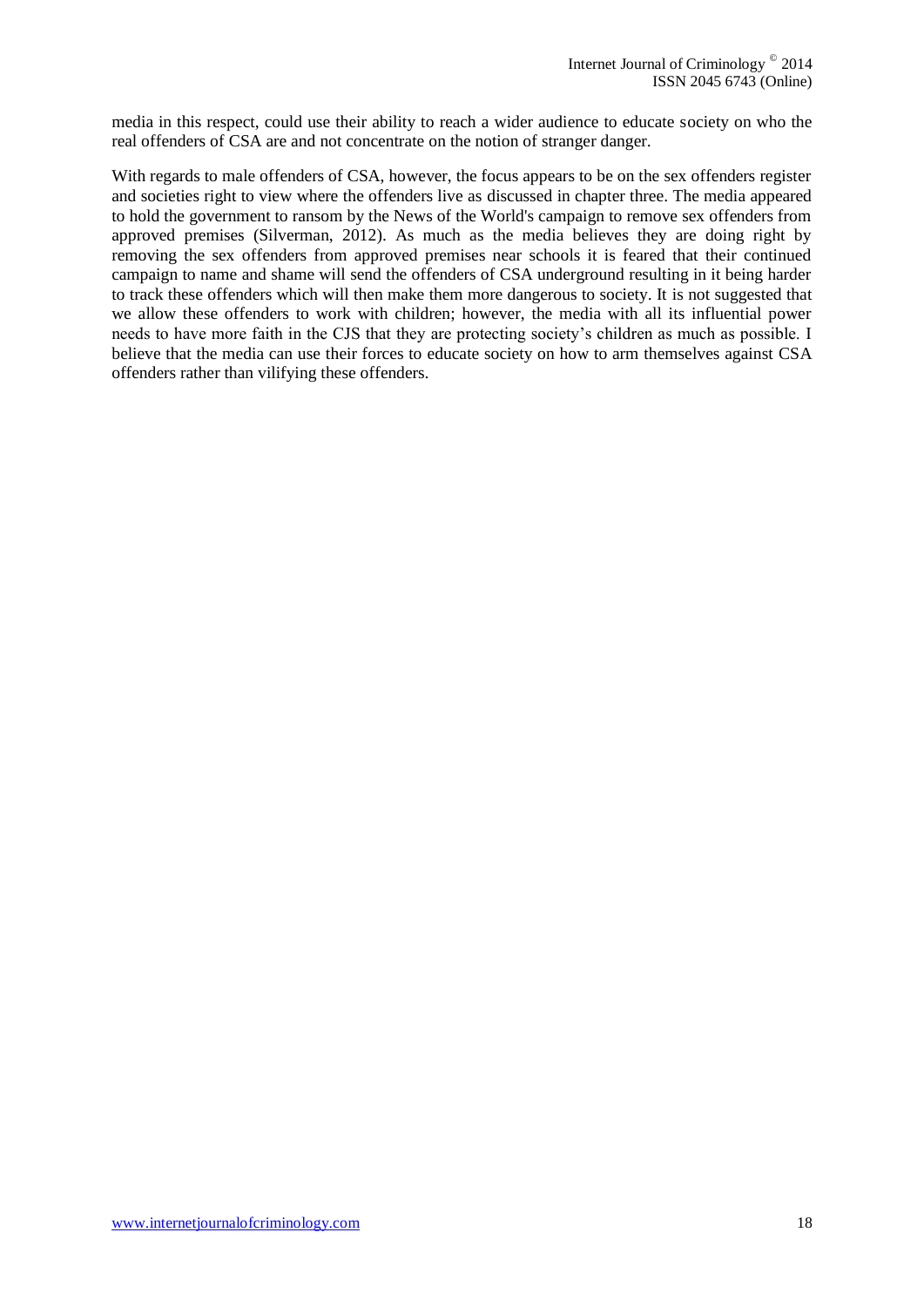## **REFERENCES**

Allen, N. (2013) "Our girl was groomed by net predators and raped" **Derby Telegraph**. 6 February.

Angelides, S. (2004) 'Feminism, Child Sexual Abuse, and the Erasure of Child Sexuality'. **A Journal of Lesbian and Gay Studies**. 10(2):pp. 141-177.

BBC News (2008) 'Paedophile hostel ban criticised.' **[Online]** Available at: <http://news.bbc.co.uk/1/hi/uk/7317881.stm> (Accessed 8 April 2012).

Berrington, E. and Honkatukia, P. (2002) 'An Evil Monster and a Poor Thing: Female Violence in the Media.' **Journal of Scandinavian Studies in Criminology and Crime Prevention**. 3(1):pp. 50 -72.

Bexson, L. (2011) ''THE ULTIMATE BETRAYAL' FEMALE CHILD SEX OFFENDER: AN EXPLORATION OF THEORIES, MEDIA REPRESENTATIONS AND THE ROLE OF THE INTERNET IN RELATION TO FEMALE PERPATRATORS OF CHILD SEXUAL ABUSE' **Internet Journal of Criminology [Online]** Available at: [http://www.internetjournalofcriminology.com/Bexson\\_Female\\_Child\\_Sex\\_Offenders\\_IJC\\_July\\_2011](http://www.internetjournalofcriminology.com/Bexson_Female_Child_Sex_Offenders_IJC_July_2011.pdf) [.pdf.](http://www.internetjournalofcriminology.com/Bexson_Female_Child_Sex_Offenders_IJC_July_2011.pdf) (Accessed 17 February 2013).

Blake, M. and Smith, R. (2009) 'Vanessa George makes us feel sick 24 hours a day, says mum taken in by evil nursery worker.' **Mirror [Online]** Available at: [http://www.mirror.co.uk/news/uk](http://www.mirror.co.uk/news/uk-news/vanessa_george_makes_us_feel_sick_422164)[news/vanessa\\_george\\_makes\\_us\\_feel\\_sick\\_422164](http://www.mirror.co.uk/news/uk-news/vanessa_george_makes_us_feel_sick_422164) (Accessed 25 March 2013).

Brownmiller, S. (1975) **AGAINST OUR WILL MEN, WOMEN AND RAPE**. Simon and Schuster: New York.

Bunting, L. (2005) 'Females who sexually offend against children: responses of the child protection and criminal justice systems.' **NSPCC (NSPCC Policy Practice Research Series)**: London.

Burns, R. and Crawford, C. (1999) 'School shootings, the media, and the public fear: Ingredients for a moral panic.' **Crime, Law & Social Change**. 32: pp. 147 – 168.

Byers, S. (1996) 'How Well Does the Traditional Sexual Script Explain Sexual Coercion?' **Journal of Psychology & Human Sexuality.**  $8(1-2):pp. 7-25$ .

Cohen, S. (2002) **Folk Devils and Moral Panics** (3rd edn.) Routledge: Oxon.

Colton, M. and Vanstone, M. (1998) 'Sexual Abuse by Men who Work with Children: An Exploratory Study.' **British Association of Social Workers**. 28:pp. 511 – 523.

Conoghan, J. (2009) 'Intersectionality and the feminist project in the law' pp. 21 -48. In Grabham, E., Cooper, D., Krishnadas, J. and Herman, D. (eds.) **INTERSECTIONALITY AND BEYOND Law, power and the politics of location**. Routledge – Cavendish: Oxfordshire.

Crenshaw, K. (2011) 'Demarginalising the Intersection of Race and Sex: A Black Feminist Critique of Anti-Discrimination Doctrine, Feminist Theory and Anti-Racist Politics' pp. 25 – 42. In Lutz, H., Vivar, M. and Supik, L. (eds.) **Framing Intersectionality Debates on a Multi-Faceted Concept in Gender Studies**. Ashgate Publishing Limited: Surrey.

Critcher, C. (2002) 'Media, Government and Moral Panic: the politics of paedophilia in Britain 2000- 1.' **Journalism Studies.** 3(4):pp. 521 – 535.

Denov, M. (2003) 'The Myth of Innocence: Sexual Scripts and the Recognition of Child Sexual Abuse by Female Perpetrators.' **The Journal of Sex Research**. 40(3):pp. 303 – 314.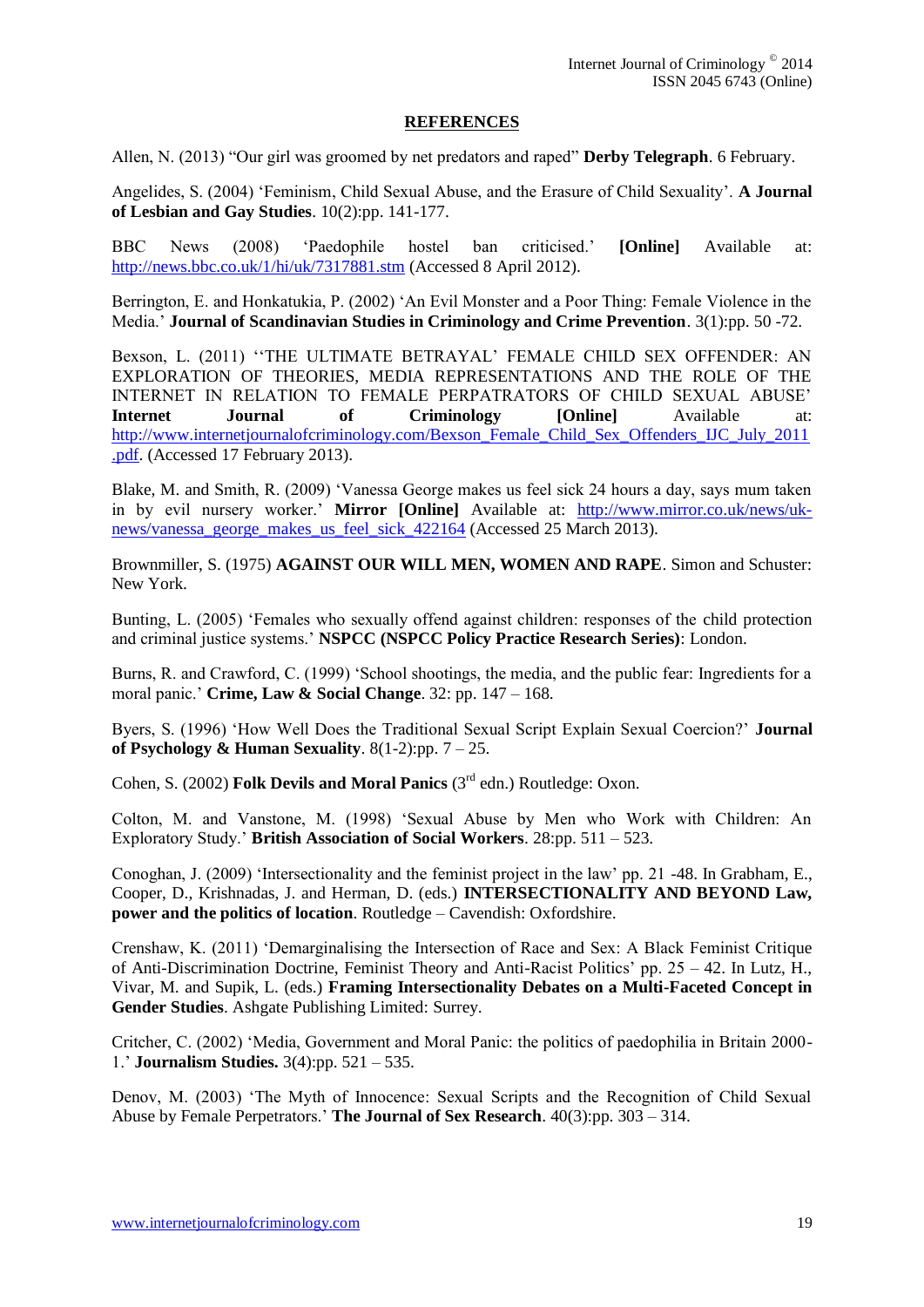Derby Telegraph (2012) 'Lured by Predators: Five men found guilty of child sexual abuse.' **This is Derbyshire**. 14 July. **[Online]** Available at: [http://www.thisisderbyshire.co.uk/LURED-PERVERTS-](http://www.thisisderbyshire.co.uk/LURED-PERVERTS-NIGHTMARE/story-16535629-detail/story.html#axzz2QGghdLAH)[NIGHTMARE/story-16535629-detail/story.html#axzz2QGghdLAH](http://www.thisisderbyshire.co.uk/LURED-PERVERTS-NIGHTMARE/story-16535629-detail/story.html#axzz2QGghdLAH) (Accessed 20 December 2012).

Finkelhor, D. and Russell, D. (1984) 'Women as Perpetrators: Review of the Evidence.' pp. 171 -187. In Finkelhor, D. (ed.) **Child Sexual Abuse New Theory & Research**. The Free Press: New York.

Fortune, M., Abugidein, S. and Dratch, M. (2010) 'A COMMENTARY ON RELIGION AND DOMESTIC VIOLENCE'. pp. 318 – 342. In Lockhart, L. and Danis, F. (eds.) **DOMESTIC VIOLENCE Intersectionality and Culturally Competent Practise**. Columbia University Press: West Sussex.

Freund, K., Heasman, G., Racansky, I. and Glancy, G. (1984) 'Paedophilia and heterosexuality vs homosexuality.' **Journal of Sex and Marital Therapy**. 10(3):pp. 193 – 200.

Gehring, K. (2007) 'A Star is formed. Media Construction of the Female Criminal'. pp. 117 – 132. In Muraskin, R. and Domash, S. (eds.) **Crime and the Media Headlines vs Reality**. Pearson Education, Inc: New Jersey.

Goode, E. and Ben-Yehuda, N. (1994) **MORAL PANICS THE SOCIAL CONSTRUCTION OF DEVIANCE**. Blackwell Publishers: Oxford.

Goode, E. and Ben-Yehuda, N. (2009) **MORAL PANICS: THE SOCIAL CONSTRUCTION OF DEVIANCE**. (2<sup>nd</sup> edn.) Wiley-Blackwell: Oxford.

Goode, S. (2010) **UNDERSTANDING AND ADDRESSING ADULT SEXUAL ATTRACTION TO CHILDREN A STUDY OF PAEDOPHILES IN CONTEMPORARY SOCIETY.** Routledge: Abingdon.

Grayston, A. and De Luca, R. (1999) 'FEMALE PERPETRATORS OF CHILD SEXUAL ABUSE: A REVIEW OF THE CLINICAL AND EMPIRICAL RESEARCH.' **Aggression and Violent Behaviour**. 4(1):pp. 93 – 106.

Great Britain. Home Office (2006) **A Five Year Strategy for Protecting the Public and Reducing Re-Offending**. London. Stationery Office. (CM6717). **[Online]** Available at: [http://www.official](http://www.official-documents.gov.uk/document/cm67/6717/6717.pdf)[documents.gov.uk/document/cm67/6717/6717.pdf](http://www.official-documents.gov.uk/document/cm67/6717/6717.pdf) (Accessed 22 January 2013).

Great Britain. Home Office. (2002) **PROTECTING THE PUBLIC Strengthening protection against sex offenders and reforming the law on sexual offences**. London. Stationery Office. (CM<br>5668) [Online] Available at: http://www.archive2.official[Online] Available at: [http://www.archive2.official](http://www.archive2.official-documents.co.uk/document/cm56/5668/5668.pdf)[documents.co.uk/document/cm56/5668/5668.pdf](http://www.archive2.official-documents.co.uk/document/cm56/5668/5668.pdf) (Accessed 22 January 2013).

Green, A. and Kaplan, M. (1994) 'Psychiatric Impairment and Childhood Victimization Experiences in Female Child Molesters.' **Journal of American Academy of Child and Adolescent Psychiatry**. 33:pp. 954 – 961.

Greer, C. (2003) 'Sex crime and the media: press representations in Northern Ireland.' pp. 90 – 115. In Mason, P. (ed.) **Criminal Visions Media representations of crime and justice**. Willan Publishing: Devon.

Gunter, B. (1995) **Television and Gender Representation**. John Libbey & Company Ltd: London.

Hall, S., Critcher, C., Jefferson, T., Clarke, J. and Roberts, B. (1978) **Policing the crisis: Mugging, the State and Law and Order**. Macmillan: London.

Hetherton, J. (1999) 'THE IDEALIZATION OF WOMEN: IT'S ROLE IN THE MINIMIZATION OF CHILD SEXUAL ABUSE BY FEMALES' **Child Abuse & Neglect**. 23(2): pp. 161 – 174.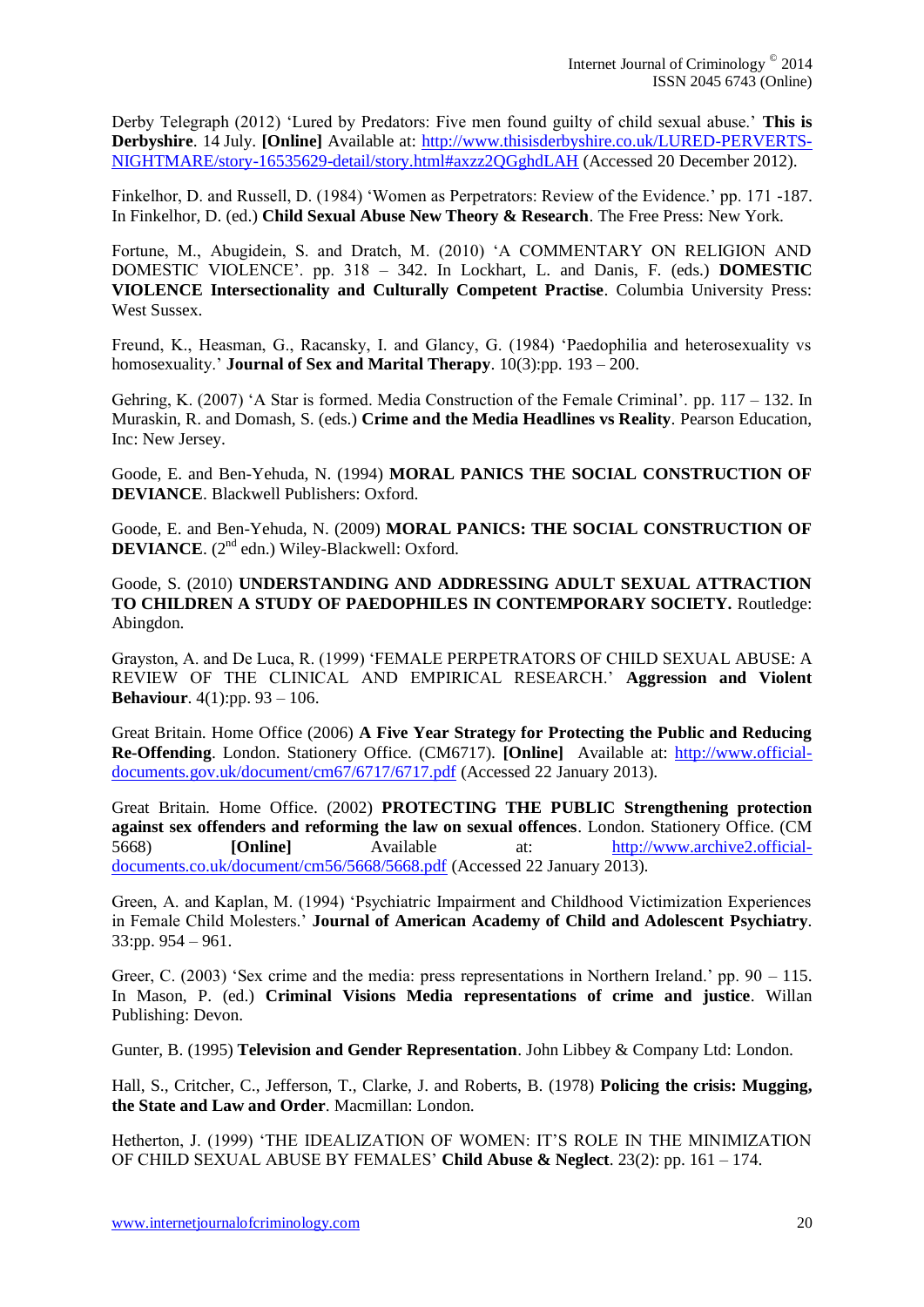Hinds, L. and Daly, K. (2001) 'The War on Sex Offenders: Community Notification in Perspective.' **Australian and New Zealand Journal of Criminology**. 34(3):pp. 256 – 276.

Ho, J. (2007) 'Incest and Sex Offender Register: Who Is Registration Helping and Who Is It Hurting.' **Cardozo JL & Gender**. 14:pp. 429 -457.

Hodgetts, D. and Rua, M. (1998) 'Moral and Community Anxieties about Men's Interactions with Children.' **Journal of Community & Applied Social Psychology.** 18(6): pp. 527 – 542.

Hooper, P. (2010) 'EVIL WOMEN Cruel Calculating Cold-hearted The criminals who defy the instincts of womanhood' **The People**. 19 September.

Izenberg, N. Lyness, D. and De Jong, A. (2012) **Child Abuse [Online]** Available at: [http://kidshealth.org](http://kidshealth.org/) (Accessed 21 January 2013).

James, M. (2000) 'Child Abuse and Neglect: Part 1 – Redefining the Issues.' **Australian Institute of Criminology**. February No. 146.

Jennings, K. (1993) 'FEMALE CHILD MOLESTERS A REVIEW OF THE LITERATURE.' pp. 219 – 236. In Elliott, M, (ed.) **FEMALE SEXUAL ABUSE of CHILDREN**. The Guilford Press: New York.

Jewkes, Y. (2004) **Media and Crime**. Sage: London.

Kaufman, K., Wallace. A., Johnson, C. and Reeder, M. (1995) 'Comparing Female and Male Perpetrators' Modus Operandi Victims' Reports of Sexual Abuse.' **Journal of Interpersonal Violence**. 10(3):pp. 322 – 333.

Kitzinger, J. (1999) 'THE ULTIMATE NEIGHBOUR FROM HELL? STRANGER DANGER AND THE MEDIA FRAMING OF PAEDOPHILIA'. pp. 135 – 147. In Critcher, C. (ed.) (2006) **Critical Readings: Moral Panics and the Media**. Open University Press: Berkshire.

Kitzinger, J. (2004) 'Media Coverage of Sexual Violence Against Women and Children.' pp. 13 – 38. In Ross, K. and Byerly, C. (eds.) **Women and Media International Perspectives**. Blackwell Publishing Ltd: Oxford.

Kitzinger, J. (2004) **FRAMING ABUSE, Media Influence and Public Understanding of Sexual Violence Against Children**. Pluto Press: London.

Lazzeri, A. (2004) '12 noon on Thursday………every green dot on map is a paedo accessing child porn (and the cops are on to them)' **The Sun**. 1 July 2012.

Lynch, M. (1999) 'Class, Race, Gender and Criminology: Structured Choices and the Life Course.' pp. 3 – 28. In Milovanovic, D. and Schwartz, M. (eds.) **RACE, GENDER AND CLASS IN CRIMINOLOGY**. Garland Publishing Inc: New York.

Marsh, I. and Melville, G. (2011) 'MORAL PANICS AND THE BRITISH MEDIA – A LOOK AT SOME CONTEMPORARY 'FOLK DEVILS''. **Internet Journal of Criminology [Online]** Available at [www.internetjournalofcriminology.com](http://www.internetjournalofcriminology.com/) (Accessed 16 January 2013).

Mendel, M. (1995) **The male survivor: the impact of sexual abuse**. SAGE Publications: London.

Merrick, D. (1996) **SOCIAL WORK AND CHILD ABUSE STILL WALKING THE TIGHT ROPE?** (2<sup>nd</sup> edn.) Routledge: Oxon.

O.Neill, M. (1996) 'Researching prostitution and violence: towards a feminist praxis'. pp. 130 - 147 In Hester, M., Kelly, L. and Radford, J. (eds.) **Women, Violence and Male Power**. Open University Press: Buckingham.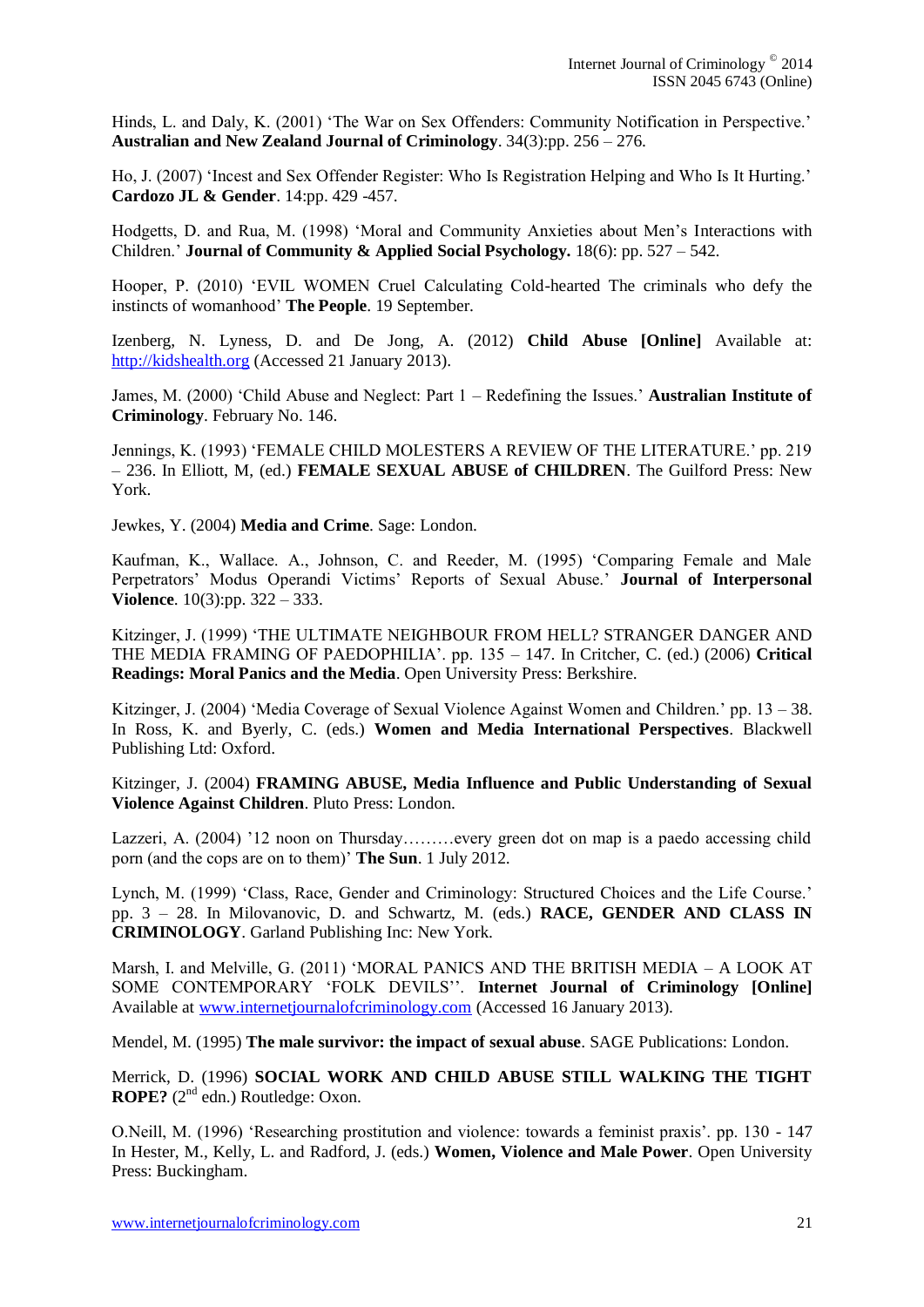Ost, S. (2009) **Child Pornography and Sexual Grooming. Legal and Societal Responses**. Cambridge University Press: Cambridge.

Price, H. (2012) "County's child abuse pilot leads to schemes nationwide rollout". **Derby Telegraph**. 19 November.

Ramsland, K. and McGrain, P. (2010) **INSIDE THE MINDS OF SEXUAL PREDATORS**. Greenwood PUBLISHING GROUP: California.

Robinson, S. (1998) 'FROM VICTIM TO OFFENDER: FEMALE OFFENDERS OF CHILD SEXUAL ABUSE.' **European Journal on Criminal Policy and Research**. 6: pp. 59 -73.

Sample, L. and Bray, T. (2006) 'Are Sex Offenders Different? An Examination of Rearrest Patterns.' **Criminal Justice Policy Review**. 17(1):pp. 83 -102.

Silverman, J. (2012) **CRIME, POLICY AND THE MEDIA THE SHAPING OF CRIMINAL JUSTICE, 1989 – 2010**. Routledge: Oxon.

Silverman, J. and Wilson, D. (2002) **Innocence Betrayed Paedophilia, the Media and Society**. Polity Press: Cambridge.

Smith, C. and Wincup, E. (2009) 'Gender and Crime.' pp. 385 – 405. In Hale, C., Hayward, K., Wahidin, A. and Wincup, E. (eds.) **CRIMINOLOGY** (2<sup>nd</sup> edn.) Oxford University Press: Oxford.

Soothill, K. and Francis, B. (1998) 'Poisoned chalice or just deserts? (The Sex Offenders Act 1997).' **The Journal of Forensic Psychiatry**. 9(2):pp. 281 -293.

Stanley, L. and Wise, S. (1993) 'Beyond the Personal' pp. 66 -91. In Stanley, L. and Wise, S. (eds.) **Out Again. Feminist Ontology and Epistemology**. Routledge: London.

Stow, J. (1994) **Sexual Abuse, Feminism and Family Therapy**. Social Work Monographs: Norwich.

Taylor, I., Walton, P. and Young, J. (1973) **THE NEW CRIMINOLOGY For a social theory of deviance**. Routledge & Kegan Paul Plc: London.

Terry, K. (2008) ''Stained Glass: The Nature and Scope of Child Sexual Abuse in the Catholic Church.' **Criminal Justice and Behaviour**. 35(5):pp. 549 – 569.

Thomas, T. (2005) **SEX CRIME SEX OFFENDING AND SOCIETY.** (2<sup>nd</sup> edn.) Willan Publishing: Devon.

Thompson, K. (1998) **Moral Panics**. Routledge: London.

Thompson, M. and Armato, M. (2012) **INVESTIGATING GENDER Developing a Feminist Sociological Imagination**. Polity Press: Cambridge.

Walsh, A. (2012) "Evil paedophile stole pics of my dead daughter for his fantasises." **Derby Telegraph**, 9 October.

Walsh, A. (2012) "Pervert e-mailed vile images of children to other paedophiles" **Derby Telegraph**, 30 October.

Wilczynski, A. (1999) **Monsters, Molesters and Moral Panics: Child Abuse and the Media**. Kids First Agenda for Change Conference Jan – May pp. 184 – 198.

Wolfers, O. (1993) 'THE PARADOX OF WOMEN WHO SEXUALLY ABUSE CHILDREN.' pp. 93 – 99. In Elliott, M, (ed.) **FEMALE SEXUAL ABUSE of CHILDREN**. The Guilford Press: New York.